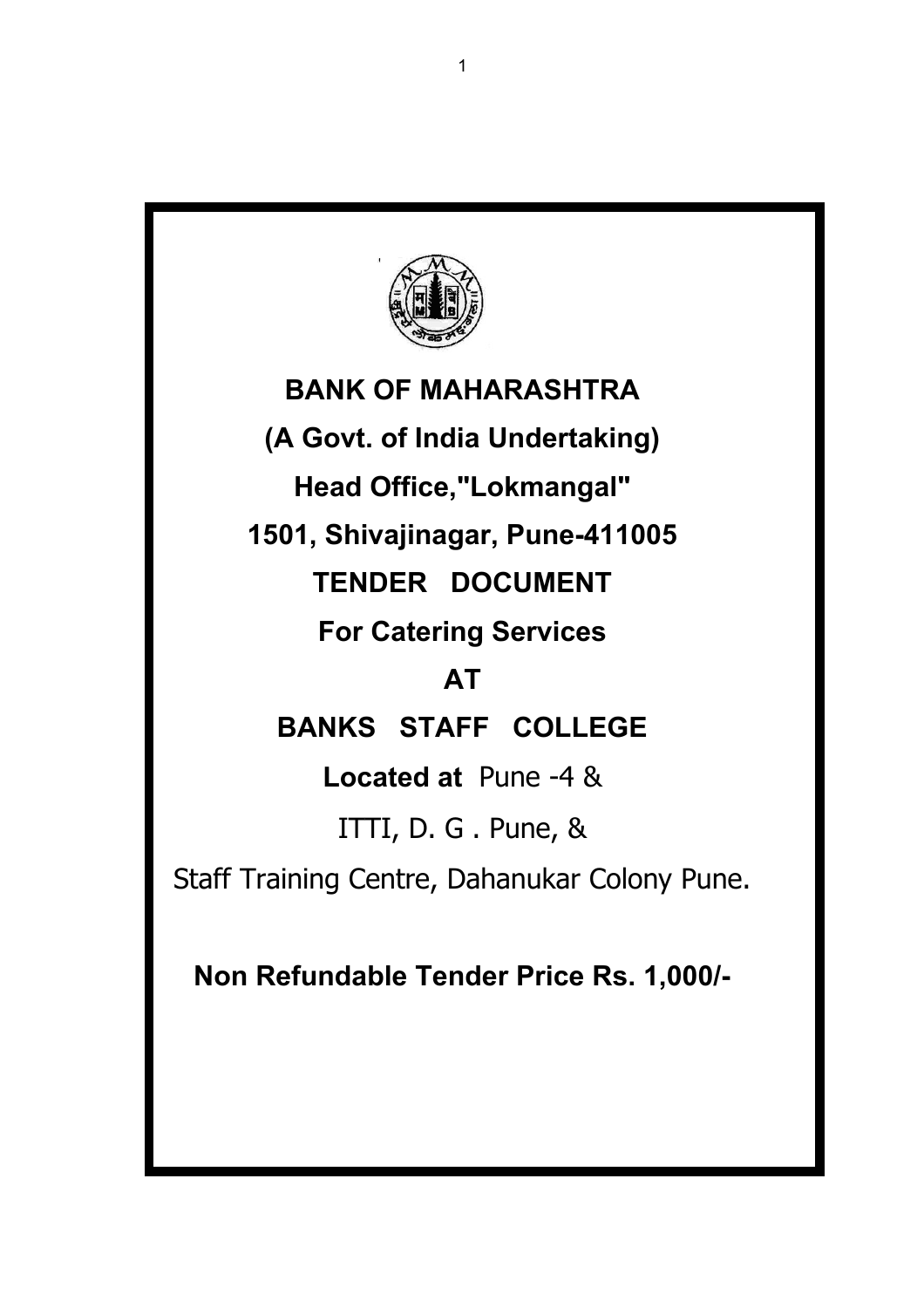## **INDEX**

| <b>Sr. N.</b>   | <b>Particulars</b>                                                                      | Page Nos.  |
|-----------------|-----------------------------------------------------------------------------------------|------------|
| 01              | <b>Tender Notice</b>                                                                    | $3$ to $6$ |
| $\overline{02}$ | <b>SCOPE OF THE WORK</b>                                                                | 07         |
| 03              | Draft of letter to be submitted by the contractor along<br>with the tender - Annexure-1 | 08         |

## **PART I- TECHNICAL BID**

| 04 | <b>Technical bid ---Annexure-II</b>               | 09 to 10 |
|----|---------------------------------------------------|----------|
| 05 | <b>Eligibility Criteria- Annexure III</b>         |          |
| 06 | <b>Prequalification criteria</b>                  | 12       |
| 07 | <b>Articles of Agreement-</b>                     | 13 to 14 |
| 08 | <b>General condiTTions of contract Annexure-A</b> | 15 To 20 |

## **PART II- Price Bid**

| <b>Financial Bid Annexure -- B</b> |  |
|------------------------------------|--|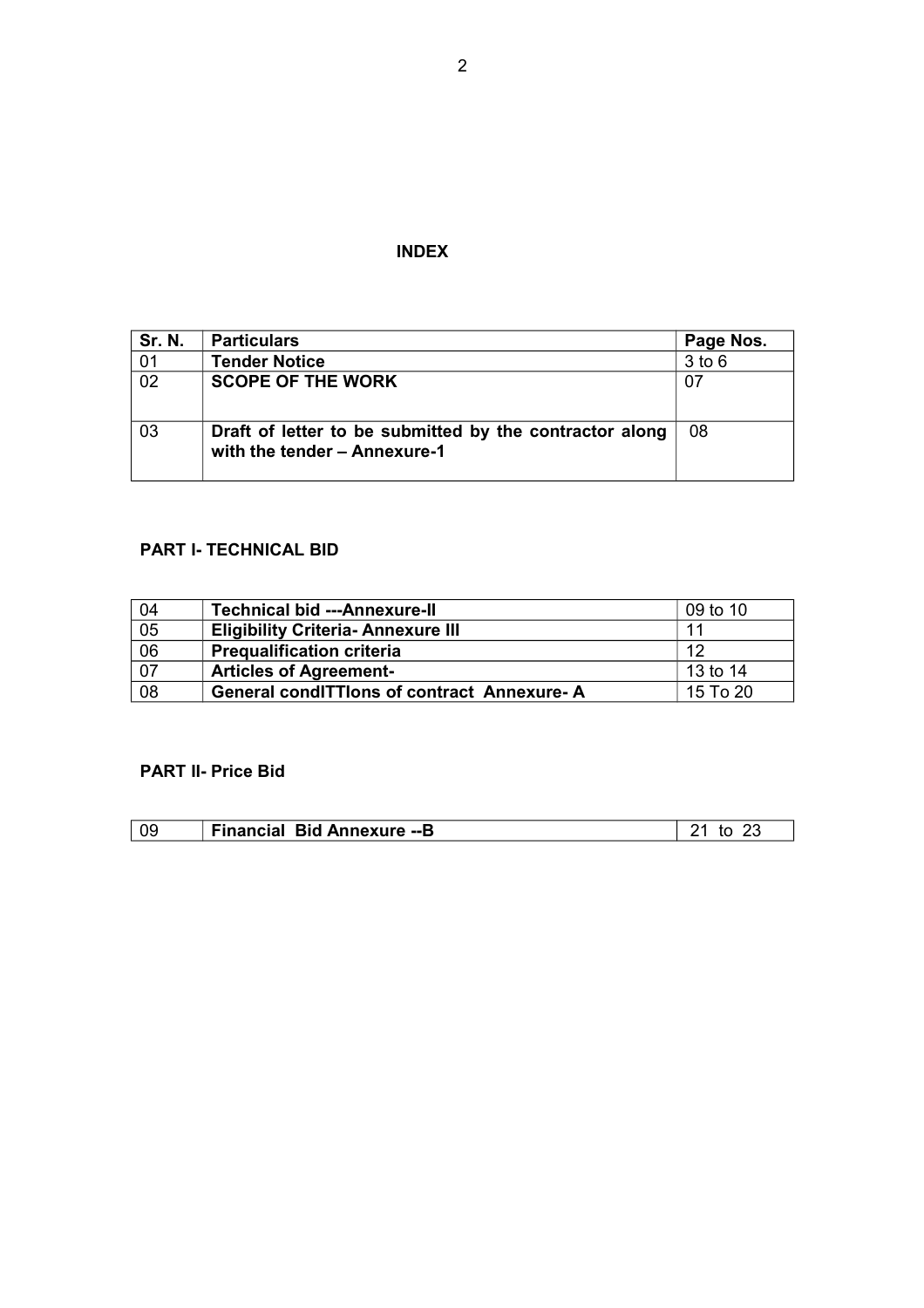# **BANK OF MAHARASHTRA (GOVT. OF INDIA UNDERTAKING) Corporate Services Department ( H.O. ' Lokmangal ' 1501, Shivajinagar, Pune 411005)**

## **1) TENDER NOTICE**

Bank of Maharashtra invites sealed offers through advertised Tender enquiry in prescribed format in two bid system i.e. **Technical bid and Financial bid** for providing catering services to their **Staff Training College , Lane no. 11 , Prabhat Road , Pune- 411 004.** Also at Staff Training College Dahanukar Colony,( Award Staff training centre) & ITTI centre at Deccan Gymkhana Pune. The details are as under:

The contractor should have minimum experience of 3 years as on 31/12/2014 for providing catering services to approximately 100 persons to Government organizations, Reputed Private sector institutions or any commercial organization like Bank, Insurance companies, Govt, offices, NIBM,CAB, NIA etc .in Pune city area**.**

- **1)** Name of the work; Providing catering services i.e. bed tea, breakfast, lunch, afternoon tea, evening tea, snacks, dinner & tea/ snacks during intervals to the participants /staff/guests etc. at Banks premises at the following address.**Staff Training College, Lane No 11, Prabhat Road, Pune- 411004. Staff Training College, Dahanukar colony Pune, and ITTI Deccan Gymkhana branch Pune.**
- **2)** Earnest money **(EMD**) Rs- **25000**/( Rs- Twenty thousand only ) in the form of Bankers DD/PO favouring Bank of Maharashtra drawn on a Nationalized bank, payable **at Pune**.
- **3)** Period of the contract; **12 Months**.
- 4) The College will provide the Agency the following facilities. 1.Water
	- 2. Electricity (for lighting only)
	- 3. Basic Kitchen equipments
	- 4. Furniture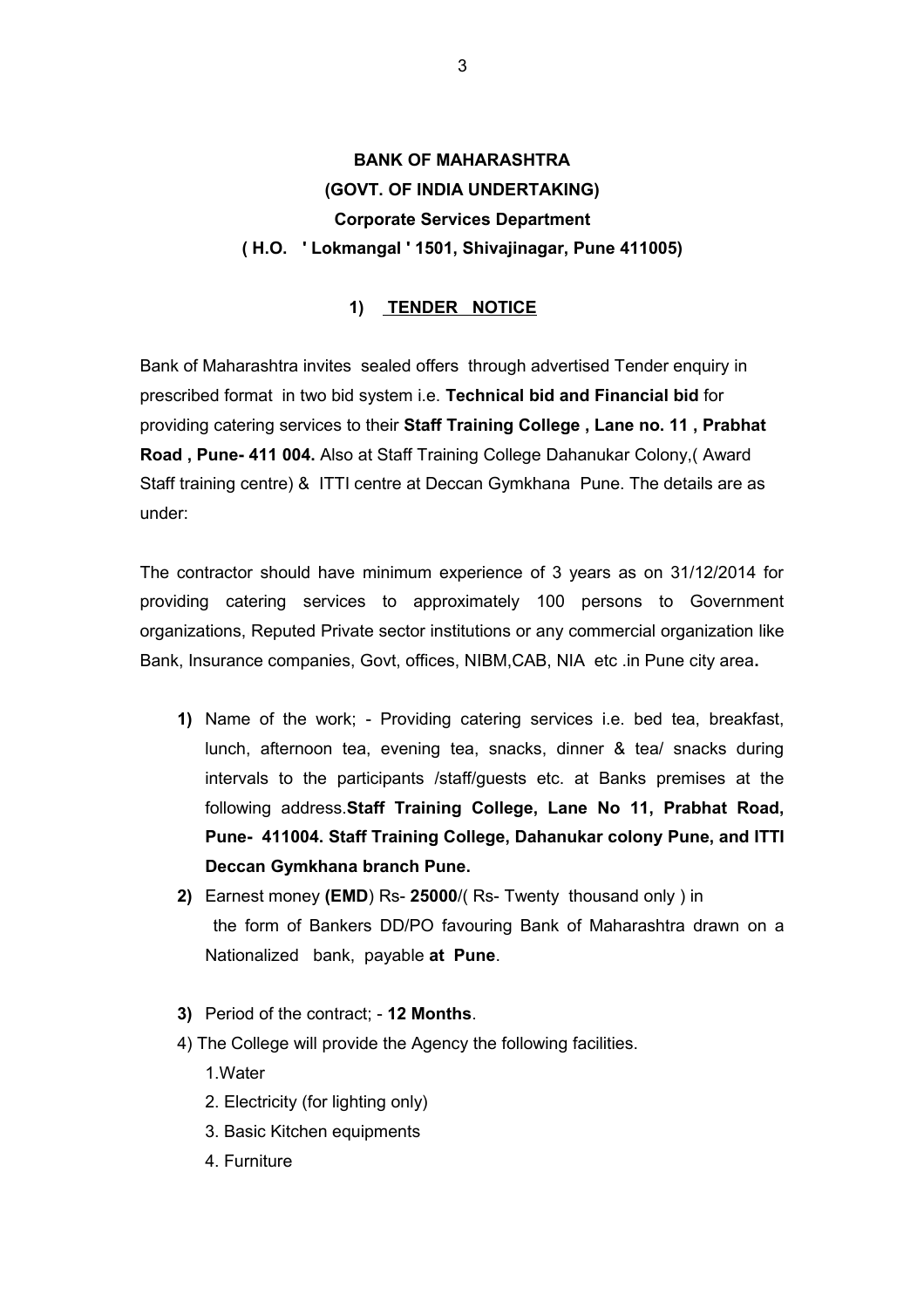5. Cooking gas/fuel commercial connection- actual cost of LPG will be borne by the Agency

 5) **Cost of blank tender forms: - Rs- 1000/-only. (Non Refundable) in the form of PO/Demand draft favouring Bank of Maharashtra' payable at Pune to be paid at the time of submitting the tender.**

 **Blank tender forms be downloaded from our website** also have to pay fees of Rs- 1000/-

- **6) Date of pre- bid meeting**; 20/05/ **/2015 at 3.30 p.m**. at **Staff Training College , Prabhat Road ,Galli No -11 Pune-4**
- 7) Last date of submission of tender:- 27/05**/2015 up to 2.30 p.m.**
- 8) Date & time of opening of technical bid:-27/05**/ 2015 at 4.00 p.m. At Staff Training College Prabhat Road Pune-4**
- 9) Date & time of opening of financial bid:- **To be informed separately**.
- 10) Place of collection, submission & : Bank of Maharashtra, Opening of tender documents Corporate Services, Lokmangal 1501, Shivajinagar, Pune 411005

The Tender/bid shall be submitted in **TWO Bid System**. The first envelope "**A"** shall contain **EMD** as stated above. The second envelope **"B"** shall contain the **TECHNICAL BID** as specified in the bid document. The third envelope **"C"** shall contain **FINANCIAL BID. All the three envelopes be placed in one big envelope to be super scribed as "Tender for Catering Services at STC"** and the said envelope duly sealed should be submitted to Assistant General Manager, Corporate Services Department, Lokmangal, 1501 Shivajinagar,Pune-411005 on or before 27/05/.2015 by 2.30 p.m.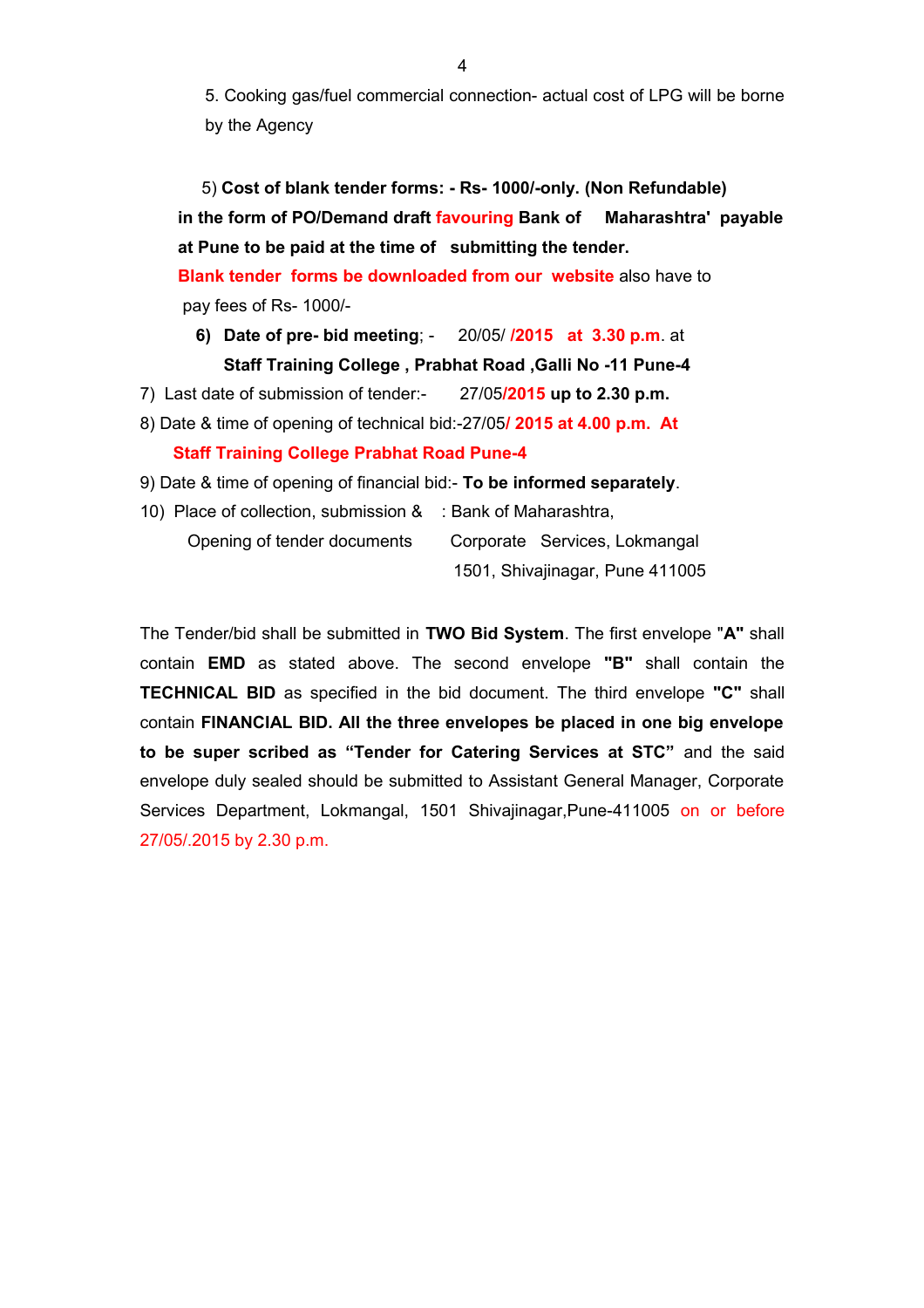The technical bids should accompany the DD for earnest money (EMD). Technical Bids will be opened before the **STC** tender opening committee at 4.00 p.m. on -- 27/05/2015 at Staff Training College Prabhat road Pune-4 in the presence of bidders who are present as mentioned under serial no.10 on page 4.

The tenders without requisite EMD or EMD in any other form prescribed [say cheque etc] will be rejected. The unsigned tender/bid will be rejected.

## **The bidders to note that:--**

- **1) Bank of Maharashtra reserves the right to accept or reject any tender without assigning any reason.**
- **2)** If the space provided in the tender/proforma is insufficient for giving full details, the same may be given on a separate sheet of paper.
- **3)** Information furnished to the Bank will be kept as strictly confidential.
- **4)** Decision of Bank of Maharashtra regarding selection of catering service provider will be final and binding and no further correspondence will be entertained.
- **5)** Intending Catering service providers are requested to read the proforma carefully before filling the particulars.
- **6)** Incomplete tender/application will not be considered.
- **7)** Information / details furnished by catering service providers, if found to be false at any time in future or any information is willingly / unwillingly withheld, if comes to the notice of the Bank at any point of time, the assignment can be cancelled immediately.
- **8)** Where copies of documents are required to be furnished, these should be certified copies.
- **9) Cost of the tender/application form is Rs.1000.00** which is non refundable & to be paid by way of Pay Order / Demand Draft **favouring Bank of Maharashtra payable at PUNE and attached with the tender/application.**
- **10)** The Tender/Application shall be submitted strictly in the format as mentioned along with the supporting documents.
- **11)** The tender/application shall be signed by the person/s on behalf of the organization having necessary Authority/ Power of Attorney to do so. **Each page of the application shall be signed. A copy of Power of Attorney / Memorandum of association (Wherever applicable) shall be furnished along with application.**
- 12) Completed tender document should be submitted to Assistant General Manager, Corporate Services department, Lokmangal, 1501 vajinagar, Pune- 411005 **on or before -- 27 /05/2015 by 2.30 p.m.**
- 13) It is necessary that catering service provider must have full set up for last three years at Pune.
- 14) The financial bids of those bidders only will be opened who have Submitted DD of requisite amount towards EMD & whose facilities are found to be satisfactory on various parameters as decided by the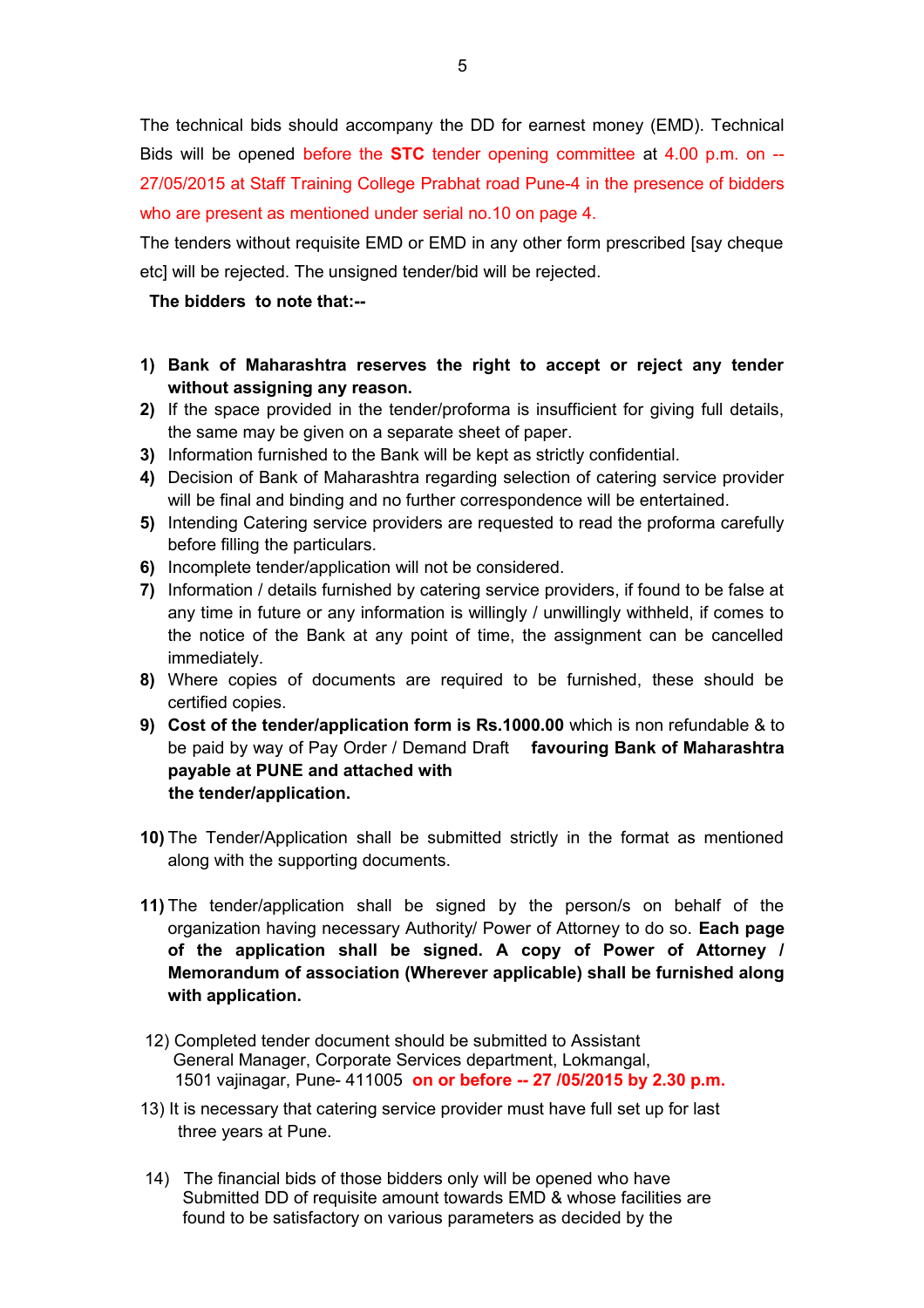6

 technical committee of the bank. Banks decision in this regard will be final and binding on the bidders.

Assistant General Manager, Corporate Services, Bank of Maharashtra, Lokmangal 1501 Shivaji Nagar Pune-411005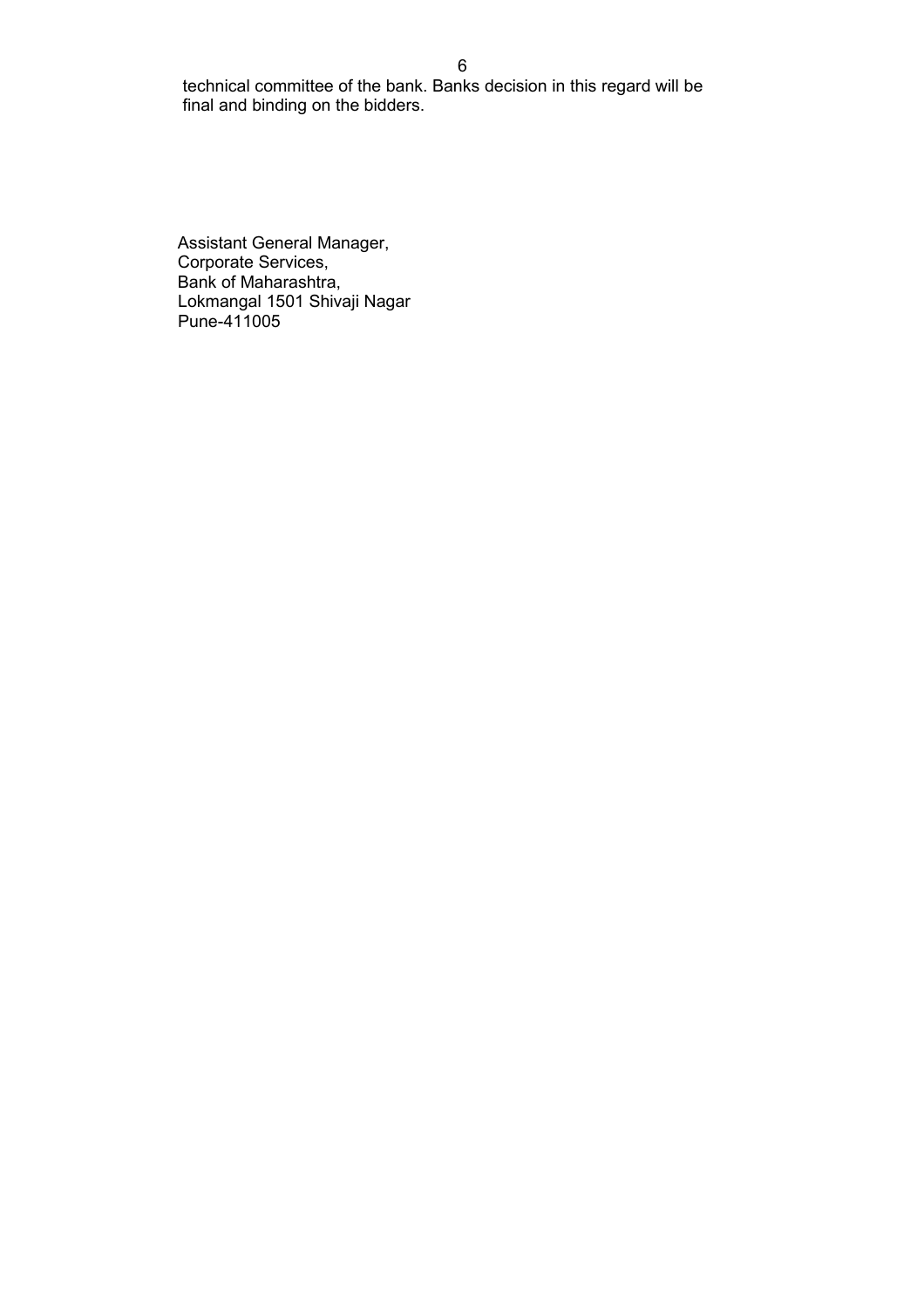#### **2) Scope of the work**

- 1) To provide catering services i.e. bed tea, breakfast, lunch, afternoon tea /evening tea, snacks, dinner & tea during morning & afternoon intervals to the participants /staff / guests at the banks premise at Staff College, at Prabhat Road, Lane no 11,Pune 411004.as per terms & conditions detailed in the Annexure " A " of articles of agreement attached herewith.
- 2) To provide catering services i.e. bed tea, breakfast, lunch, afternoon tea /evening tea, snacks, dinner & tea during morning & afternoon intervals to the participants /staff / guests at the banks premise at Staff College, at Staff Training Centre, Dahanukar Colony Kothrud ,Pune-38 .as per terms & conditions detailed in the Annexure " A " of articles of agreement attached herewith.
- 3) To provide catering services i.e bed tea, breakfast,Dinner to the participents at the bank's staying arrangement in Staff training Centre , Dahanukar Colony Pune & at Bajirao Road Pune..
- 4) To provide catering services i.e. lunch, afternoon tea, evening tea / snacks & tea during morning & afternoon intervals to the participants / staff / guests to ITTI Deccan Gymkhana Pune.
- 5) The details of the menu are given in Annexure "B". The bidder has to furnish details of daily menu with rates for respective items i.e. for bed tea, breakfast lunch, afternoon tea, evening tea, snacks dinner etc. as also the total amount in words & figures .Tea means tea with sugar, without sugar, coffee or milk. This will form the financial bid & it should be submitted in the separate sealed cover, super- scribing "Financial Bid for provision of Catering services ". **No other document paper shall be attached to financial bid.**
- 6) Daily participants for whom the food services are required to be Provided varies from 10 to 60.

 **The Bank reserves the right to accept or reject any or all the Tenders without assigning any reasons thereof.**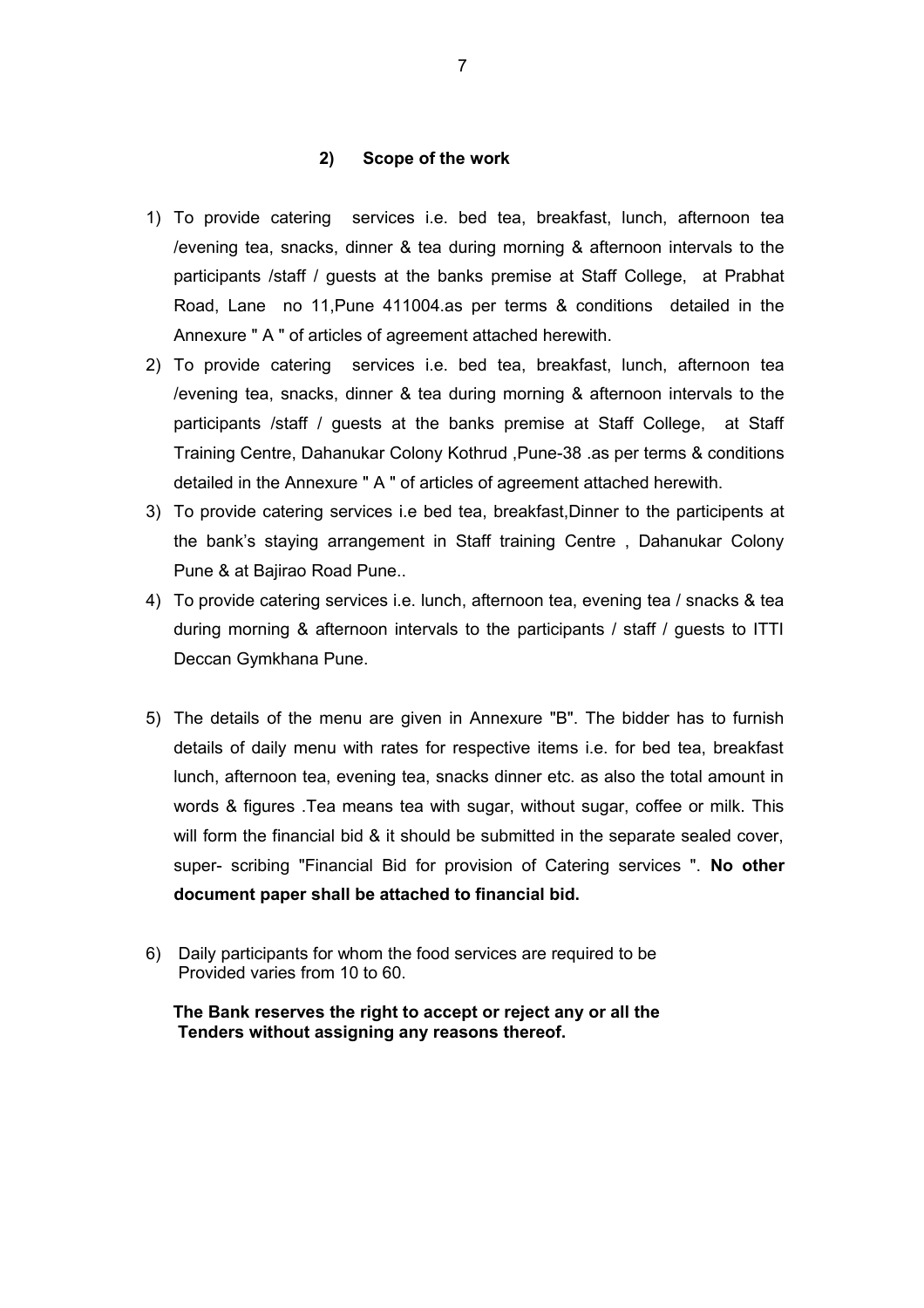## **ANNEXURE I**

To,

The Assistant General Manager, Bank of Maharashtra, Corporate Services Department, Central Office, Pune - 411005

Sub: Tender for providing Catering services at Staff Training College, Lane no 11, Prabhat Road, Pune; 411004

Ref: Tender Notice Published in Daily News paper on

With respect to the tender notice published in above mentioned daily news paper, I/ we hereby submit my/ our tender in a required format.

I/We enclose herewith a DD for RS- 25000/- bearing no --------dated------drawn ----- towards Earnest Money Deposit which is enclosed with Technical bid.

We are also enclosing a DD/PO no------ dated---------for Rs.1000/- being cost of application which is not refundable.

l/We have adhered to the requirements prescribed by the Bank. l/We have carefully gone through the guidelines terms and conditions and prescribed format carefully and l/We accept the same without any alterations/ modifications.

I/We understand that Bank is not bound to accept the lowest or any tender you may receive.

Yours faithfully,

Signature & Seal of Catering Service Provider.

Date;- Address;-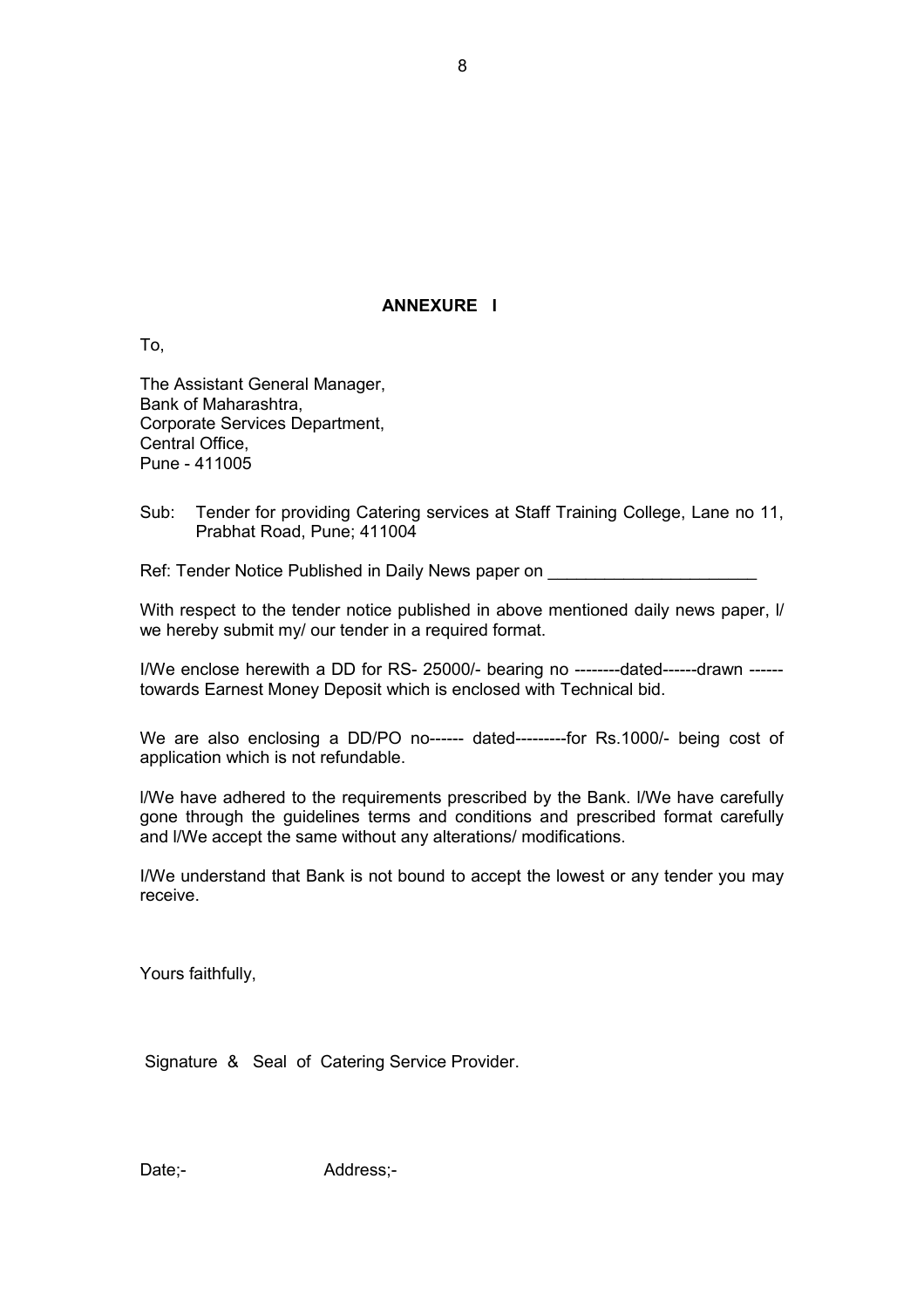## **TECHNICAL BID**

## **ANNEXURE – II**

## Following details are to be submitted by the Contractor.

| S.No           | Name and address of the Contractor                            |                                      |
|----------------|---------------------------------------------------------------|--------------------------------------|
| 1              | Name and registered address of the                            |                                      |
|                | proprietor/ partner/Co, phone no & cell no,                   |                                      |
|                | Email, etc.                                                   |                                      |
| $\overline{2}$ | Details of the experience in the field                        |                                      |
|                | of running and maintaining the catering                       |                                      |
|                | services.                                                     |                                      |
| 3              | Details of such contracts undertaken                          |                                      |
|                | in the past. Present status of such                           |                                      |
|                | contracts along with the copies of                            |                                      |
|                | Award of contract, duration of the said                       |                                      |
|                | contract, certificate of appreciation, if any,                |                                      |
|                | if<br>the<br>contracts<br>and<br>reasons<br>arel              |                                      |
|                | discontinued.                                                 |                                      |
| 4              | Income tax clearance certificate for 3                        |                                      |
|                | years /declaration of the firm and/or of the 2012, 2013, 2014 |                                      |
|                | Proprietor / partner of no dues certificate                   |                                      |
| 5              | <b>Statutory Details</b>                                      |                                      |
|                | (Photocopies to be attached)                                  |                                      |
|                | Registration number of the firm (as<br>$\bullet$              |                                      |
|                | per Shop & Establishment Act)                                 |                                      |
|                | Registration number under the<br>$\bullet$                    |                                      |
|                | <b>Contract Labour Act</b>                                    |                                      |
|                | Registration number under Labour                              |                                      |
|                | <b>Welfare Act</b>                                            |                                      |
|                | PAN No<br>$\bullet$                                           |                                      |
|                | <b>RPFC Registration number</b><br>$\bullet$                  |                                      |
|                | <b>ESI- Registration number</b><br>$\bullet$                  |                                      |
|                | VAT- Registration number                                      |                                      |
|                | Service Tax- Registration number<br>٠                         |                                      |
| 6              | Details of registration with Public                           |                                      |
|                | Health Department, PMC to run and                             |                                      |
|                | Maintain the Catering Services. Food &                        |                                      |
|                | Drugs License                                                 |                                      |
| $\overline{7}$ | Details of Catering Services if owned                         | Details be submitted as per Form - A |
|                | or maintained on contract basis by                            | given below                          |
|                | the firm / proprietor                                         |                                      |
|                |                                                               | contd on page 10                     |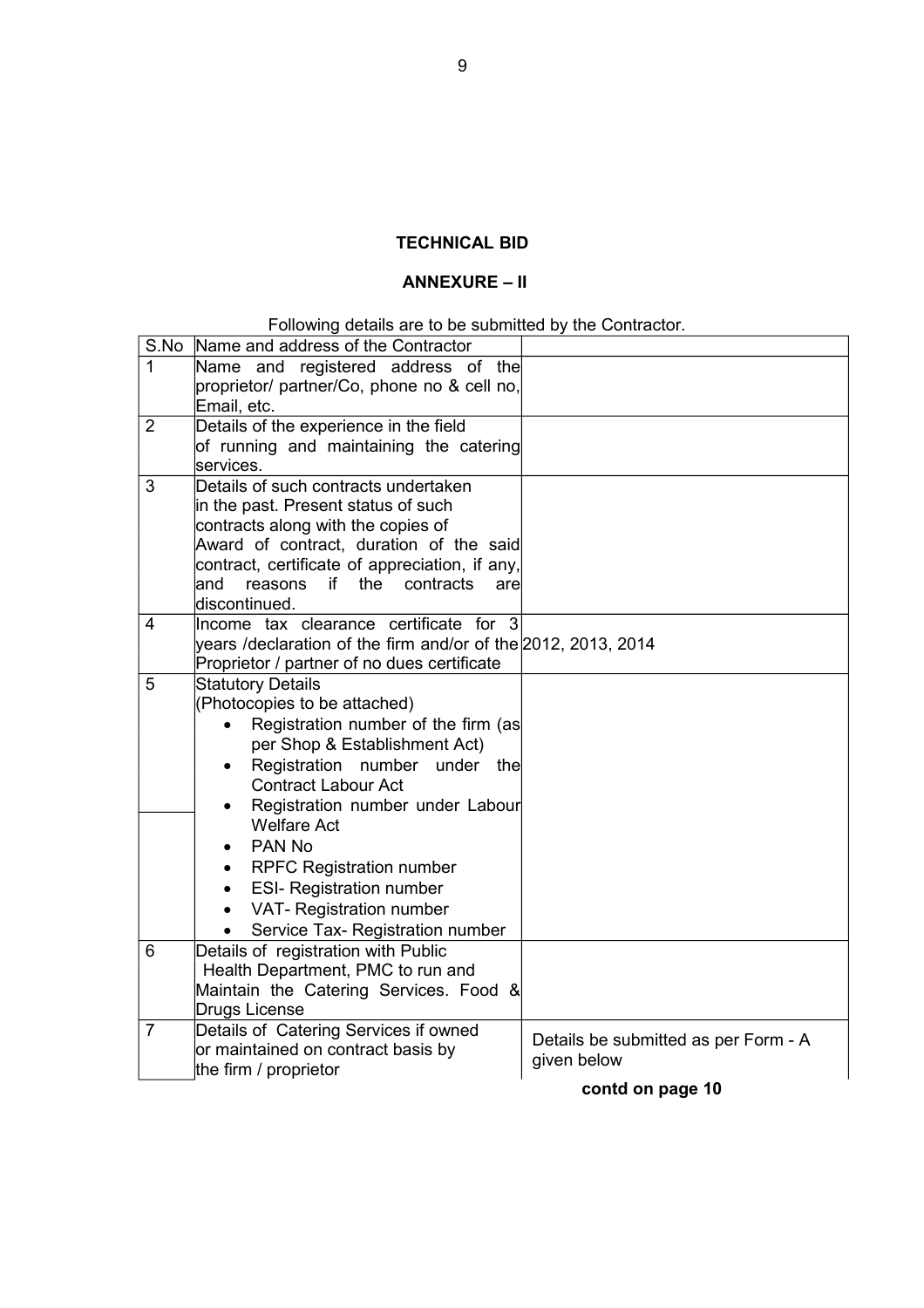## **EXPERIENCE OF THE FIRM/PROPRIETOR/PARTNERS-**

## **1) In providing catering services.**

#### **FORM** – A

| Sr.<br>No. | Name & address<br>of the Catering<br>Services provider | Capacity<br>per day for<br>which<br>services<br>Rendered.                                         |      | Period |  |  | Reasons for<br>discontinuation,<br>if presently not owned or<br>maintained. |
|------------|--------------------------------------------------------|---------------------------------------------------------------------------------------------------|------|--------|--|--|-----------------------------------------------------------------------------|
|            |                                                        | Such<br>as<br>bed<br>serving<br>Tea/tea/<br>coffee,<br>breakfast,<br>lunch, snacks<br>dinner etc. | From | To     |  |  |                                                                             |
|            |                                                        |                                                                                                   |      |        |  |  |                                                                             |

The information of the units which are presently managed & also which were managed previously shall be submitted in the prescribed format along with the documentary evidence in the form of work order / experience certificate from the owner.

2) Qualification & Experience of the key personnel working in the firm

| SR NO | NAME OF<br>PERSONNEL | <b>QUALIFICATION</b> | EXPERIENCE   REMARKS |  |
|-------|----------------------|----------------------|----------------------|--|
|       |                      |                      |                      |  |
|       |                      |                      |                      |  |
|       |                      |                      |                      |  |

3) List of minimum personnel required – including supervisors proposed to be deployed for performing the contract work.

| R NO | <b>CATEGORY</b>  | <b>TYPE OF</b>         | NO OF | <b>REMARKS</b> |
|------|------------------|------------------------|-------|----------------|
|      | OF               | WORK TO BE   PERSONNEL |       |                |
|      | <b>PERSONNEL</b> | <b>DONE</b>            |       |                |
|      |                  |                        |       |                |
|      |                  |                        |       |                |
|      |                  |                        |       |                |

Date:

Place: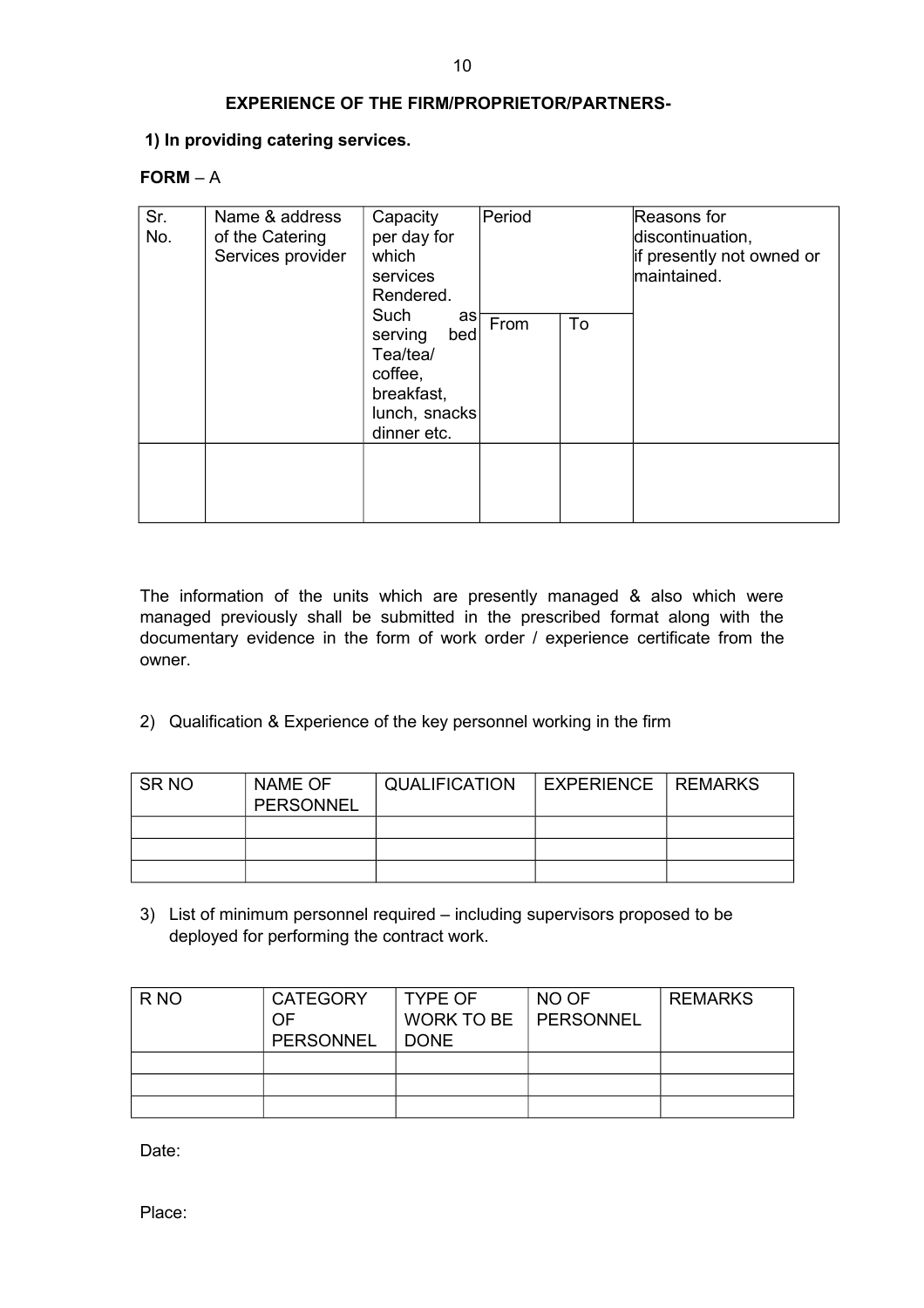Seal & Signature of the Service Provider

## **ANNEXURE – III**

## **ELIGIBILTY CRITERIA**

The contractor should have the minimum of 3 years experience as on 31.12.2014 in providing catering services to approximately 100 persons of government organizations, reputed private sector institutions or any reputed commercial organizations like Bank, insurance offices, govt. offices, NIBM,CAB, NIA etc, in Pune city area are only eligible for the submission of tender.

- **1.** The successful bidder will have to deposit a performance security deposit of **Rs.30000/-** within a period of 7 days from the acceptance.
- **2.** The contractor should submit Technical Bid & Financial Bid in **separate sealed Envelope.**
- **3.** The Technical bid should accompany a DD of Rs.25,000/ drawn on any Nationalized Bank in the Name of Bank of Maharashtra, payable at Pune as earnest money (EMD). In case of unsuccessful bidder the said EMD would be returned / refunded.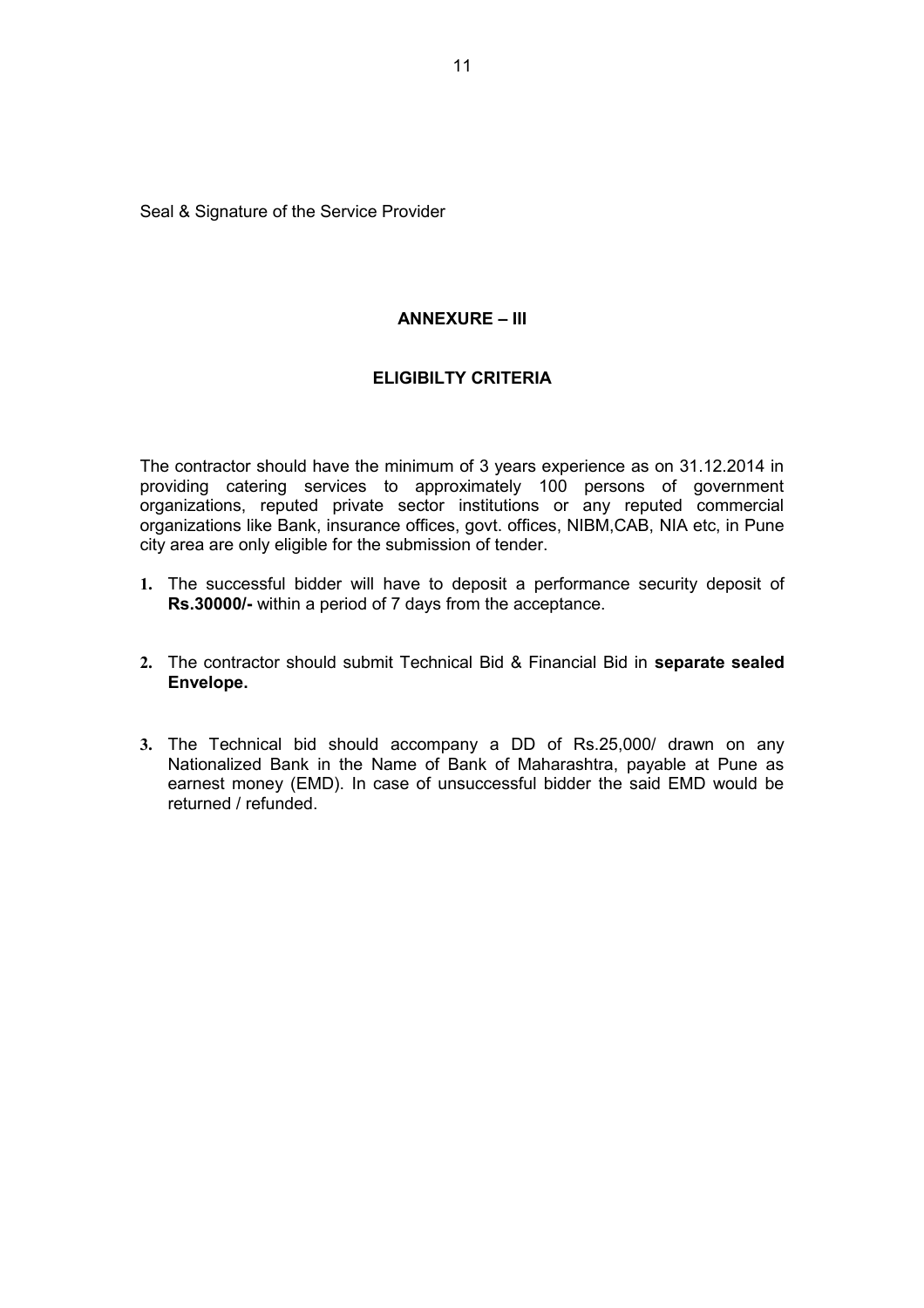## **PRE-QUALIFICATION CRITERIA:**

| Sr.            | <b>Criteria</b>                                          |         | <b>Weight ages</b> | <b>Self</b> |
|----------------|----------------------------------------------------------|---------|--------------------|-------------|
| No.            |                                                          |         |                    |             |
| 1              |                                                          |         | 15                 |             |
|                | Experience in providing catering                         | 9 marks |                    |             |
|                | services                                                 |         |                    |             |
|                |                                                          |         |                    |             |
|                | Experience upto 5 years                                  | 3 marks |                    |             |
|                | 5 to 10 years                                            | 5 marks |                    |             |
|                | 10 to 15 years<br>7 marks                                |         |                    |             |
|                | Above 15 years                                           | 9 marks |                    |             |
|                | Government body/ PSUs catering                           | 3 marks |                    |             |
|                | experience<br>3 to 5 years                               | 1 marks |                    |             |
|                | 5 to 10 years                                            | 2 marks |                    |             |
|                | 10 years & above                                         | 3 marks |                    |             |
|                | Catering experience in<br>training                       | 3 marks |                    |             |
|                | institutions                                             |         |                    |             |
|                | 3 to 5 years                                             | 1 marks |                    |             |
|                | 5 to 10 years                                            | 2 marks |                    |             |
|                | 10 years & above                                         | 3 marks |                    |             |
| $\overline{2}$ | Infrastructure i.e. Trained manpower, utensils/          |         | 20                 |             |
|                | crockery / cutlery / machine etc to be provided at       |         |                    |             |
|                | Staff Training College Mess/Canteen. Necessary           |         |                    |             |
|                | Minimum 8 documentation must be attached.                |         |                    |             |
|                | employees including manager, any addITTIonal             |         |                    |             |
|                | staff provided, 10 marks to be awarded, 5 marks for      |         |                    |             |
|                | utensils/crockery/cutlery & 2 marks each for each        |         |                    |             |
|                | tea/coffee machine/ juice machine/ dos and idle          |         |                    |             |
|                | grinding /any other utility machine)                     |         |                    |             |
| 3              | The officials of Bank of Maharashtra will conduct        |         | 25                 |             |
|                | site visit at the workplace of the tenderers on          |         |                    |             |
|                | suitable dates for verifying the present                 |         |                    |             |
|                | infrastructure, quality of food, quality of services and |         |                    |             |
|                | spot feedback from the concerned employer.               |         |                    |             |
| 4              | Hygiene - The vendor's existing location will be         |         | 25                 |             |
|                | visited by Bank's official to check present standard     |         |                    |             |
|                | of hygiene.                                              |         |                    |             |
| $5^{\circ}$    | Any other details like Awards, Felicitations,            |         | 15                 |             |
|                | certificate of merits and good work done (At least       |         |                    |             |
|                | two)<br>TOTAL                                            |         |                    |             |
|                |                                                          |         | 100                |             |

**NOTE**: Criteria/parameters mentioned above are the just minimum requirements. The Bank at its discretion may upgrade the criteria. No complaint on this account will be entertained. Contractors/professional/vendors scoring **50 marks & above** will only be considered for pre-qualification .The financial bid of those who qualify ,will only be opened and the lowest bidder may be offered the contract .However decision of the bank in this respect shall be final.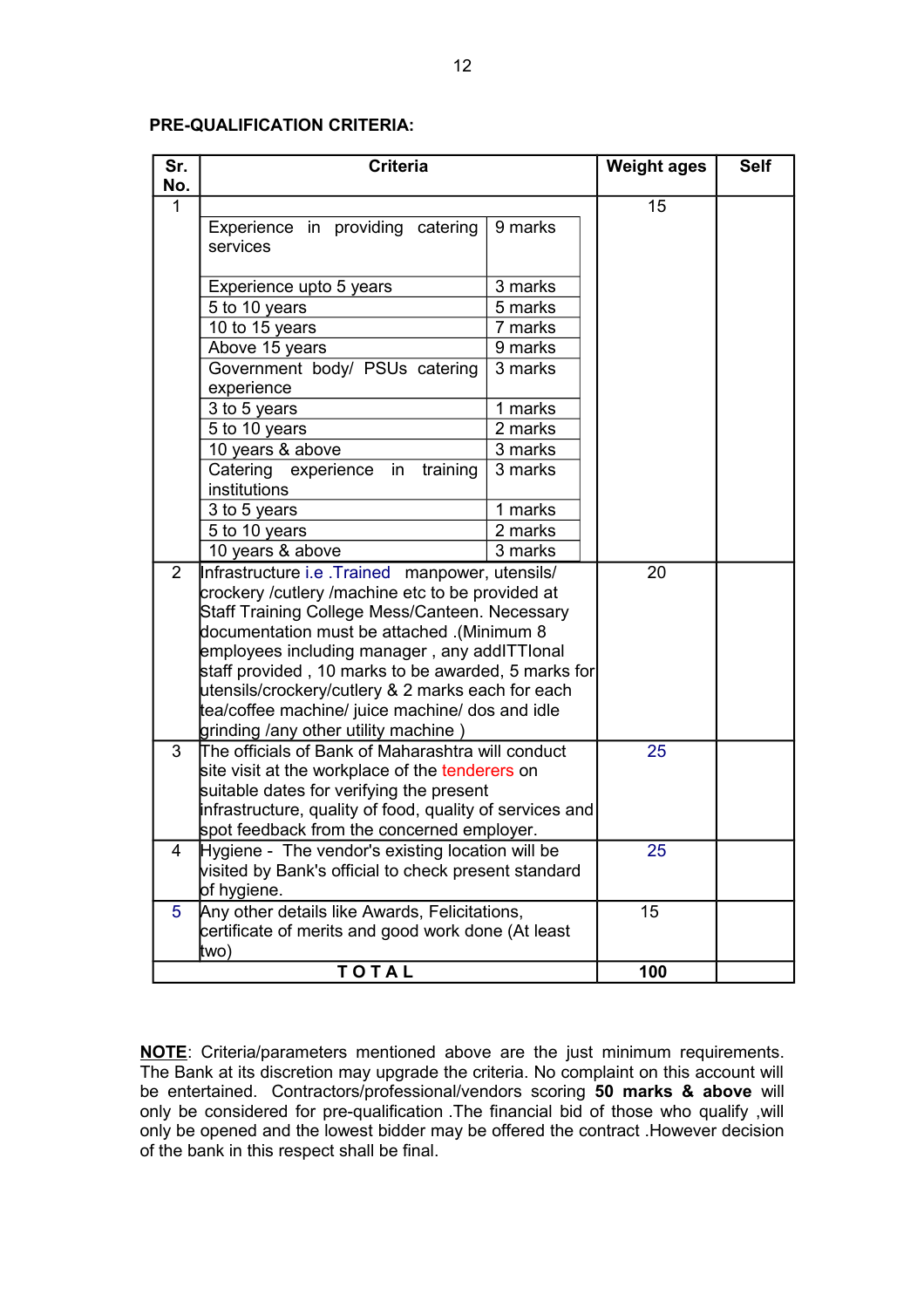## **ARTICLES OF AGREEMENT**

THIS AGREEMENT is made on this**\_\_\_\_\_ day of \_\_\_\_\_\_\_\_\_ 2015, at Pune**,

BETWEEN

BANK OF MAHARASHTRA, a Banking company constituted under the Banking Companies (Acquisition and Transfer of Undertakings) Act, 1970 and having its Central Office at "Lokmangal, 1501, Shivajinagar, Pune, 411005 and having its staff training college at Prabhat Road 9th Lane Pune 411 004 (hereinafter called "**The Bank**") which expression shall unless the context does not so admit, include its successors and assigns, on the one Part, and

**M/s-,** a Service provider/Company/Firm constituted under the Companies Act 1956, and having its Registered Office at

(Hereinafter called "**THE CONTRACTOR**") which expression shall unless repugnant to the context or meaning thereof include its successors and assigns on the Other Part

WHEREAS the Bank desirous of entrusting the work of providing of catering services (hereinafter called the Work) at Banks premises at Staff Training College, CTS-94, Plot-10, Lane No.11, Prabhat Road, Pune--411 004.

AND WHEREAS the Contractor hereby agrees to the terms and conditions set out in the Contract and whereas the said terms and conditions of the contract have hereafter been signed by or on behalf of the parties hereto and whereas the Contractor has deposited a sum of **Rs.30,000/- (Rs. Thirty Thousand only)** with Bank of Maharashtra as security deposit for due performance of this agreement vide

CDR No.\_\_\_\_\_\_\_\_\_ Dated \_\_\_\_\_\_\_\_\_ , at its Erandwana, Branch, Pune branch for a period of one year.

NOW IT IS HEREBY MUTUALLY AGREED AS FOLLOWS: -

1) For the consideration hereinafter mentioned the Contractor will upon and subject to the conditions annexed hereto; provide food services to the employees attending the training and / or visitors of the Bank items of menu, as stipulated in the Annexure "B" annexed herewith at all reasonable times.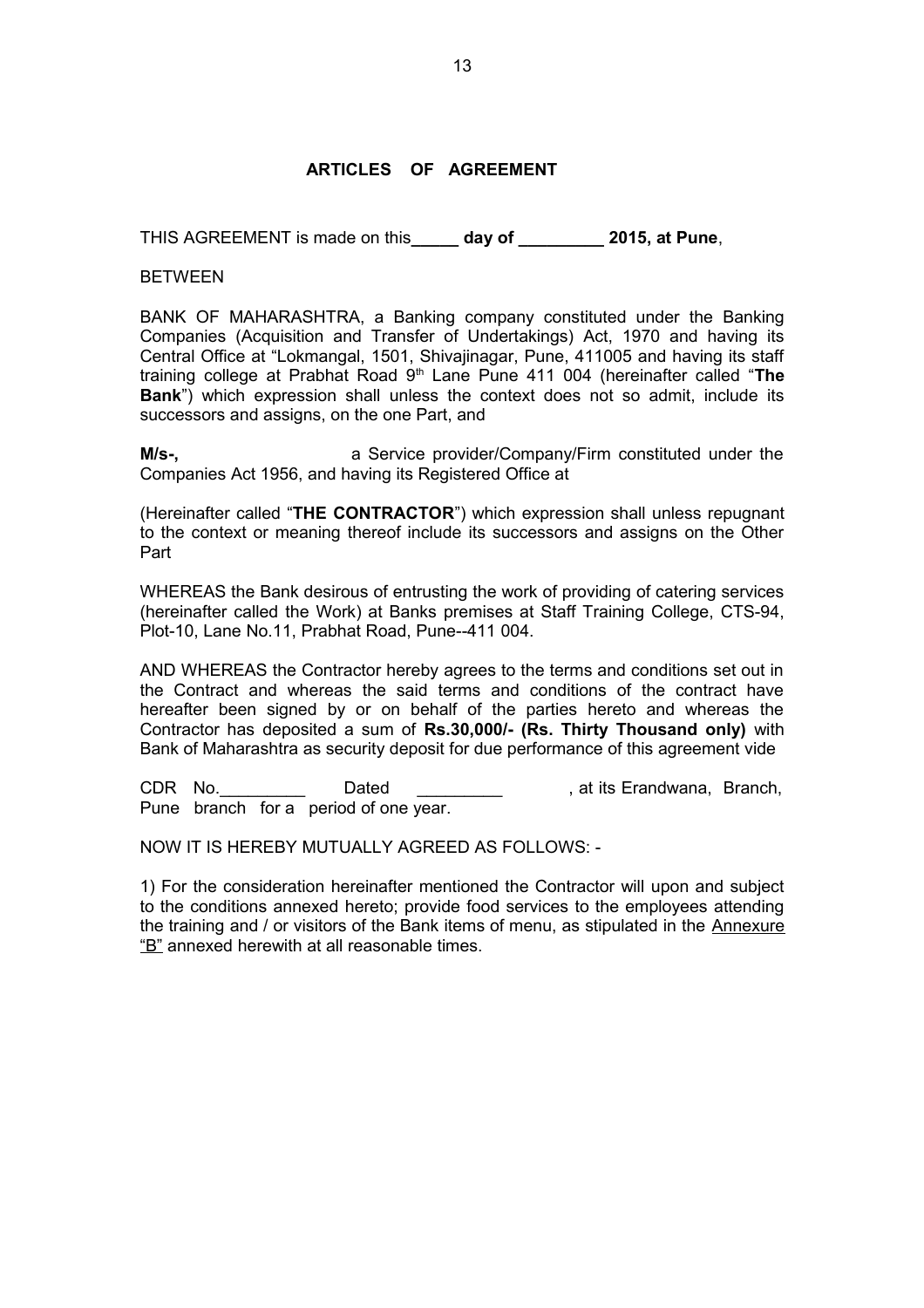2) The said conditions and Annexure "A"  $\&$  "B" thereto shall be read and construed as forming part of this agreement and the parties hereto shall respectively abide by and submit themselves to the conditions and perform the agreements on their parts respectively on such conditions contained.

We witness our hands on this \_**\_\_\_\_\_\_\_ day of \_\_\_\_\_\_\_\_ 2015**

1)

Signed, Sealed and Delivered by within named "**THE CONTRACTOR"** Name & Address:

Signature of the Contractor/authorized signatory with official seal.

2)

Signed, Sealed and Delivered by "**The Bank"** Bank of Maharashtra through its Constituted Attorney Shri. Deputy General Manager (Trg ) & Principal, Staff Training College, Lane No.11, Prabhat Road, Pune, 411 004.

Witnesses: -

1) Signature 2) Signature

Name: - Name: - Name: - Name: - Name: -

Address: - Address:-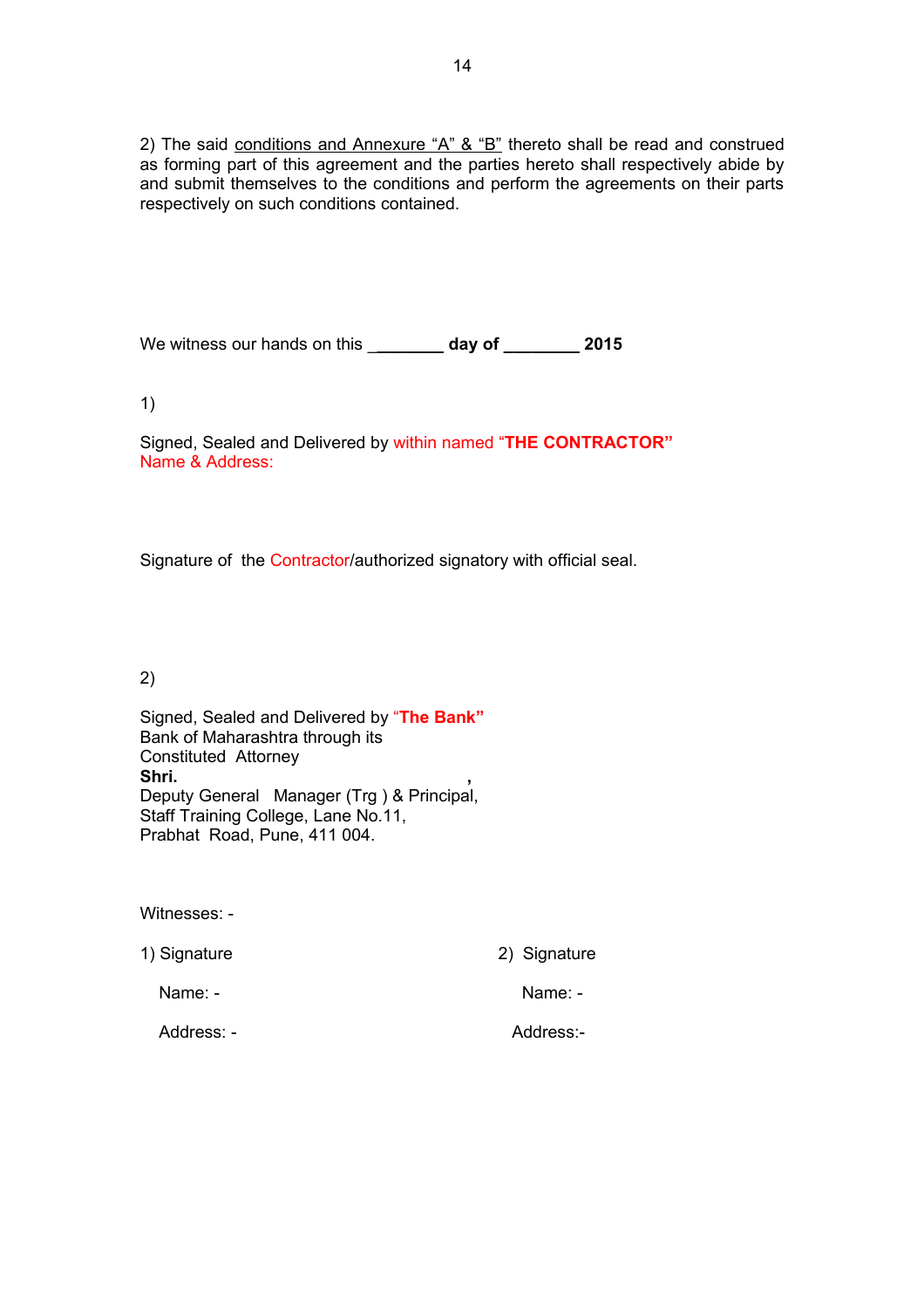## **ANNEXURE "A"**

## **GENERAL CONDITTIONS OF CONTRACT**

1) The contract document consists of the Agreement, the general conditions of the contract (i.e. Annexure "A'), specified menu with items of food fully described and the rates stated therefore (i.e. Annexure "B") **including other items ,** other terms & conditions & all modifications thereof incorporated in the document before execution. These form the contract.

## 2) i) THE BANK- **Bank of Maharashtra**, **Staff Training College, Lane-11, Prabhat Road, Pune**

- ii) THE CONTRACTOR–
- 3) The Bank will provide the following facilities to the Contractor in its Premises at Staff Training College, Lane-11, Prabhat Road, Pune- 411004.
	- a. Kitchen Room
	- b. Pantry room
	- c. A small store room for storing the provisions
	- d. The dining hall with tables & chairs.
	- e. Free Water & electric supply
	- f. Cooking commercial Range with three 3 jumbo burners placed near the main kitchen wall
	- g. Gas stove -- one domestic type gas stove with twin burners
	- h. Gas cylinders—Two domestic gas cylinders of 14.2 kg capacity each.
	- i. Wet Grinder Machine –one unit
	- j. Refrigerator (king-size) about 700 liters capacity
	- k. Hot pots for keeping food warm
	- l. Four Thermos for serving bed tea.
	- m. Baine Marie (6)4+2 Round Pot) & one small size toaster
	- n. Dossa cum Chapatti Bhatti, ATTA Kneader Machine, 4 Steel trays & 100 steel curd bowls (steel wati), 2 Fly catching machines.
	- o. Separate list of items will be exchanged as and when they are handed over to the contractor for use.
	- p. One wall clock small size.

## **The contractor shall arrange for LPG and other ancillary or incidental requirements including utensils, vessels, porcelains, cutlery, crockery etc at his own cost.**

4) The period of contract is one year (**i.e.12 months**) **from the date of the award of the contract. It can be extended at the discretion of the Bank on same terms & condITTIons at mutually agreed rates for a further period of one year at a time. In no case the original contract will be allowed to be extended beyond a period of three years. If such renewal / extension is not granted by the Bank, the contract stands automatically terminated at the end of 12 months i.e. on ----------- The Bank may, however, terminate the contract for any reason prior to expiry by giving written notice of one (1) calendar month to the Contractor.**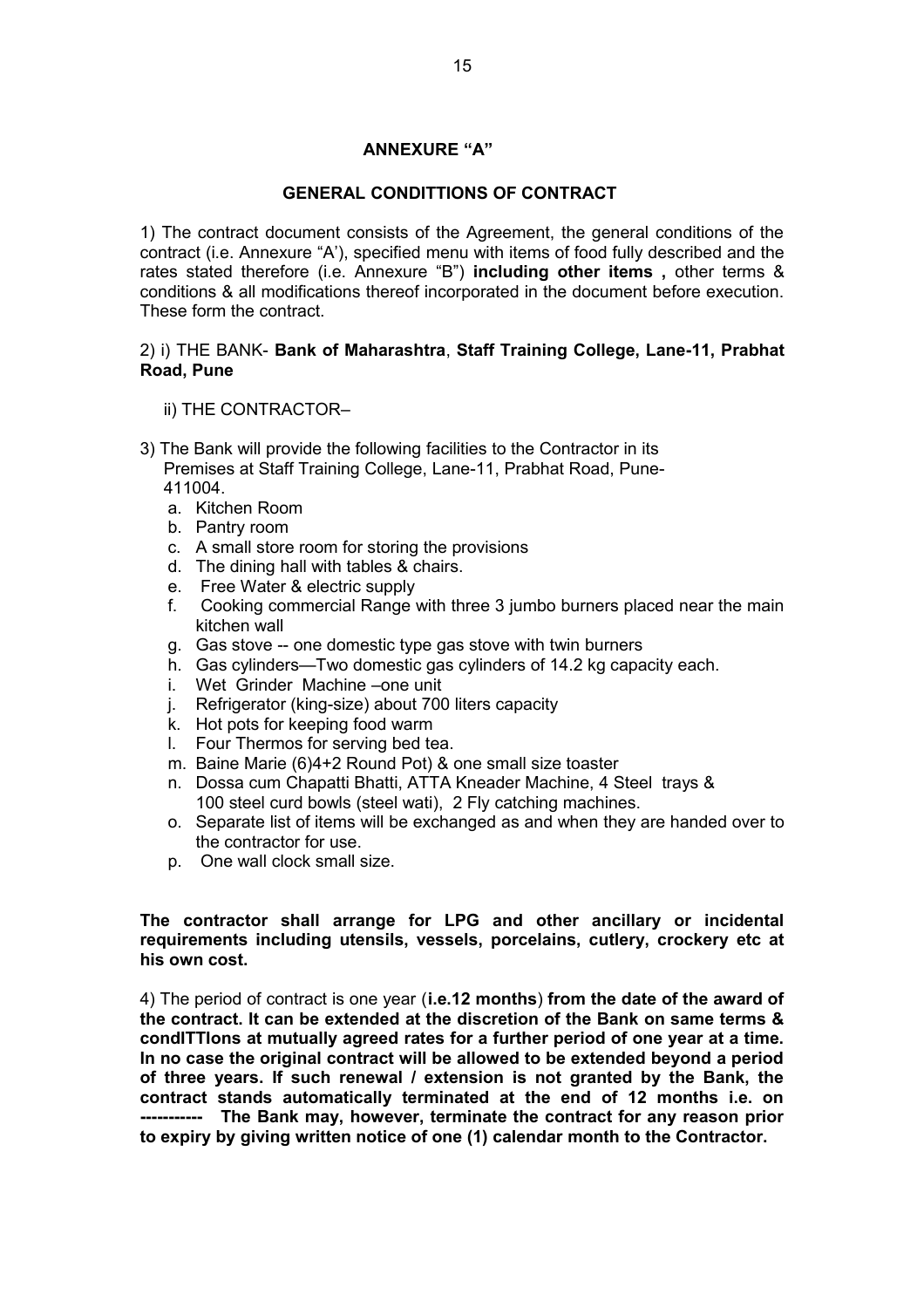5) Utensils, vessels, porcelains, cutlery, crockery and all other items used for cooking, storing and serving will be subject to inspection by the Bank or any authorized representative and / or representatives of the Bank and the Employees of the Bank. All these items of utensils etc will be washed in **HOT** water before any use thereof so as to maintain the highest standard of hygiene in kitchen, pantry and dining hall.

6) Annexure "B" contains various items of daily menu and rates thereof, which are inclusive of all types of taxes applicable during currency of this contract period and agreed between the Bank and the Contractor. **The Contractor shall procure best available standard ingredients and materials required for preparation of food such as oil, ghee, milk etc.** These items and ingredients of food preparation etc will always be made available for inspection as to the manufacture and its quality, to the authorITTIes of the Bank at all reasonable time, and the Contractor shall specify manufacturers of ingredients if the Bank calls for the said information.

7) Items included in Annexure "B" may be added or removed from "the Menu" by mutual written agreement between the Bank and the Contractor only.

8) **The contractor shall maintain highest standards of hygiene and cleanliness in all respects, that is to say the cooks and persons serving the food shall observe cleanliness, neatness, and decorum etc.**. The ingredients to be used should be of best quality by market standards, pure, clean and safe for human consumption. The place of cooking and serving, the utensils, apparels etc. should be absolutely hygienic and clean. It will be the responsibility of the contractor to ensure that kitchen & total area around kitchen, dining hall, washing area etc is kept clean every day. The contractor & his Manager will ensure that the wastage of the kitchen & leftover from the food served, preparations etc., is to be ideally disposed off daily out of the premises as per the rules of the Local Municipal Authority; with a view neither to cause any environmental hazards to the college nor to the vicinity nearby bin any case. The contractor shall observe all norms laid down by the Food & Drug Administration Department of Maharashtra State & Pune Municipal Corporation in this respect.

#### **The Bank reserves the right to terminate the said contract at any time on the ground of poor quality of food served & ineffective services rendered by the service provider. The Bank will be the sole Judge to determine these facts.**

9) The work will be carried out by engaging adequate number of personnel, such as Manager, supervisor, cooks, dish washers, cleaners, serving waiters for table service etc. who have required skill.

10) The contractor will provide 2 to 3 sets of uniforms & badges ( eye cards ) to the workers for identification & shall be well maintained & cleaned, ironed by them & the said employees of the contractor will present themselves in such uniforms at all times of functioning & working of the canteen. The contractor will ensure that the police verification of all his employees has been done by him at his own costs.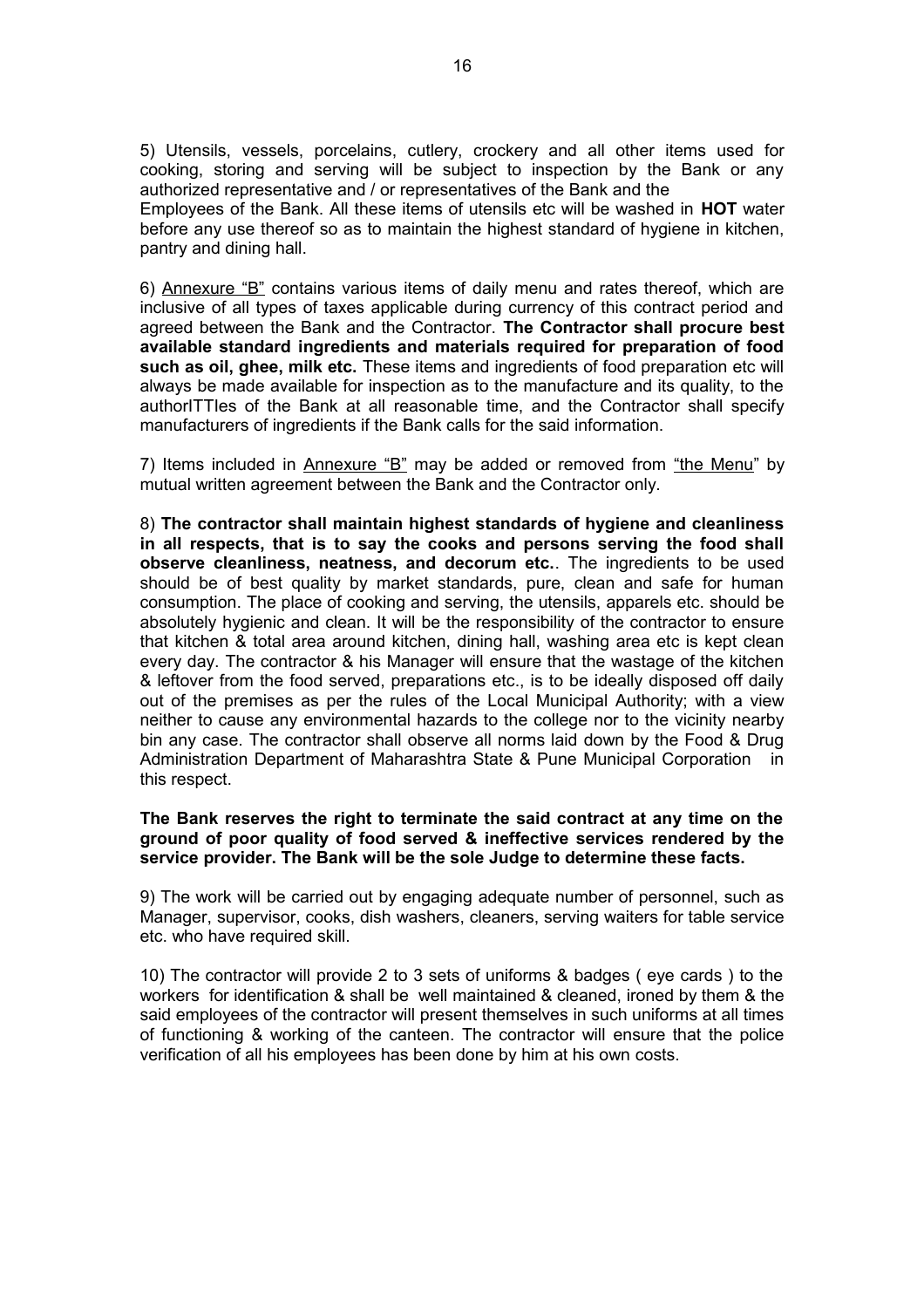11) The contractor shall appoint and inform the name of some responsible person from his Team, designated as Supervisor / Manager, who shall always

be present at all reasonable times, and who will for all practical purposes represent the contractor and the instructions issued to such representative Supervisor / Manager will be deemed to have been issued to the Contractor and written communication handed over to the said Supervisor / Manager shall be deemed to have been given to the Contractor. The said Supervisor /

Manager shall immediately attend to and fulfill the inadequacies / instructions / complaints / requirements etc.

12) The contractor shall ensure that the workers conform to discipline enforced by the Bank within the premises. If any employee of Contractor steals or tampers with or damages any records, furniture, fixtures or other property of whatsoever nature of the Bank or misbehaves and commits any misconduct in the opinion of the Bank, (the Bank's decision being final in this respect), then the Bank will be entitled to ask the contractor to / forthwith remove such worker from its services and / or see that such worker does not enter in to the Bank's premises thereafter, and the Contractor will be bound to carry out such instructions of the Bank & the Bank is also entitled to recover any financial loss from the contractor that may occur to the Bank due to the misbehavior of such employee of the Contractor.

13) The workers will carry out the jobs without causing any inconvenience to the officers of the bank & the participants. The Bank may change the timings of the mess as per the requirements / convenience of the bank & its officials under intimation to the Contractor.

14) It is specifically agreed to and understood by and between the parties hereto that there shall be no privity of contract as between the Bank and the workers of the Contractor.

15) All requirements and liabilities, compliances under various Labor Laws such as ESI, P.F., Payment of wages Act, Shops & Establishments Act, Workmen's Compensation Act, the Contract Labour (Regulation and Abolition) Act, etc., will be observed and incurred by the Contractor only. The contractors shall be solely responsible to comply with the provisions of contract , Labour Act along with other applicable laws.

16) The Contractor shall maintain his own muster roll and wage registers of its workers as required by any Law.

17) The Contractor will maintain complaint / suggestion register, which will be made available to the participants on demand & should be presented to the officials of the bank every month for inspection.

18) Generally, all training programs end on Saturday and new training programs normally commence from Monday, hence mess services will not be normally required from Saturday at 18.00 p.m. onwards till Sunday 15.00 p.m.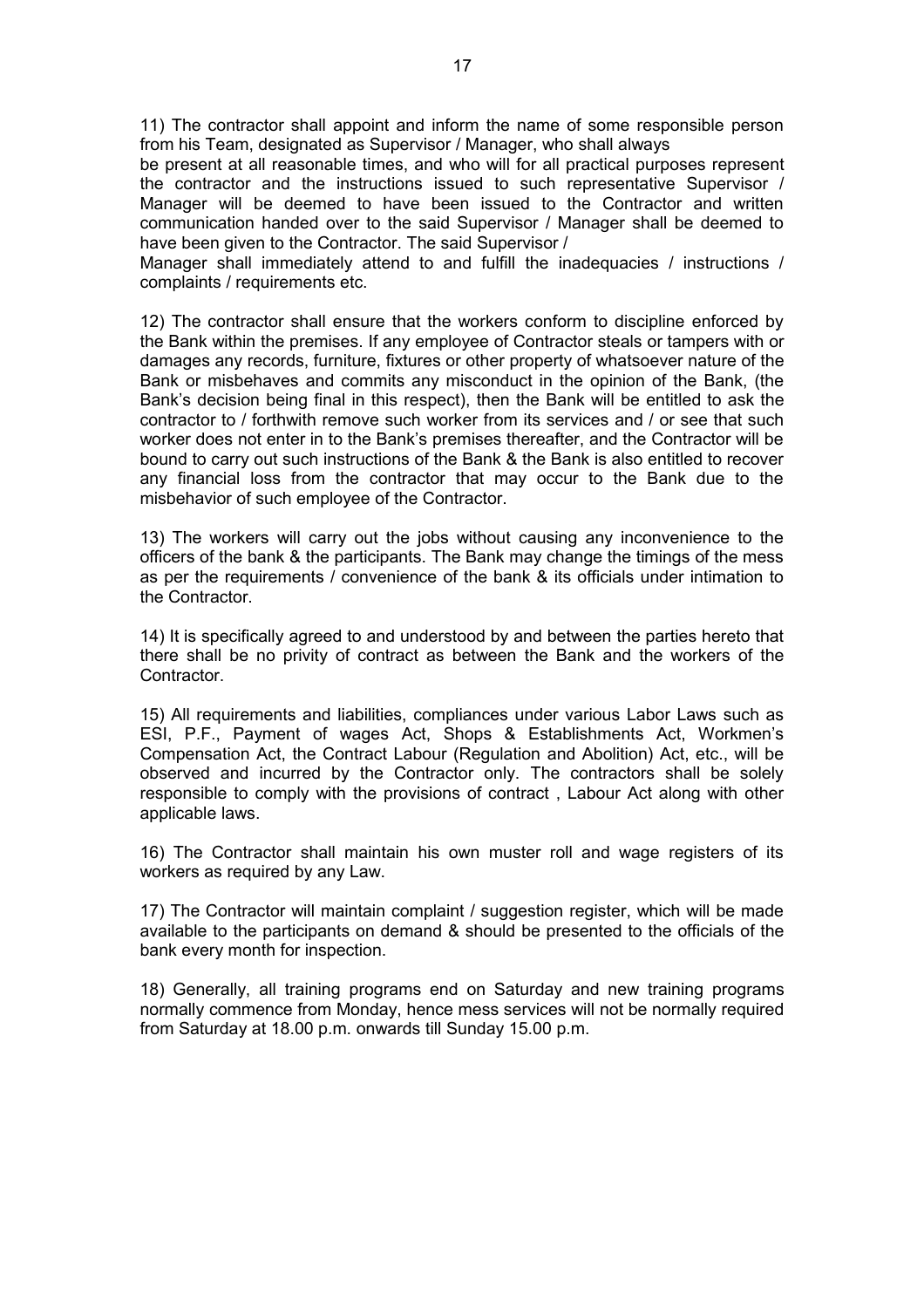Programs may be of one, two or more day's duration. Accordingly, mess Services will have to be provided on the basis of attendance. Also, during the Period from 15<sup>th</sup> March to 15<sup>th</sup> April & from 15<sup>th</sup> September to 15<sup>th</sup> October in a year, there may not be any training programs & hence mess services may not be required during this period.

However, if the Bank decides to conduct some training programs, seminars, workshops etc. during that period, the Contractor will be required to provide mess services as per the need of the Bank at short notice. The Bank will give necessary intimation in this respect to the Contractor.

The contractor will also provide mess services for more persons as and when required at short notice. The contractor will also provide service to the staff, officials of the bank & guests as and when required with proper decorum.

19) **Bank will pay the bills based only on actual number of persons availing the mess facilities.** The Contractor shall maintain separate record on daily basis of the members availing mess services and such record shall always be made available to the Bank or any of its authorized officials for verification and inspection at any given time.

20) The Contractor shall submit the bills ( Tax invoices ) for services provided on monthly basis at the end of each calendar month. The Bank shall pay **the bills after verification, within a reasonable period. Billing will be on actual basis.**

21) TDS, if any, shall be deducted at source out of payments to the Contractor as per statutory rules and regulations in force from time to time under the Income Tax Act.

22) **No escalation in rates of items shall be considered during the Contract period on any grounds including that of escalation of prices of raw material / Labor charges / other expenses etc.**

23) The Contractor shall **deposit with the Bank a sum of Rs.30,000/- (Rs. Thirty Thousand only**) during the period of contract for due performance of the contract. Any breach of the terms and conditions of this contract on the part of the contractor shall render this deposit liable to be forfeited by the Bank.

24) The Bank will be entitled to recover from the Contractor, such losses / damages, if it is proved that the damage / loss caused to the property / materials of the Bank is due to the negligence / intention of the contractor / workers or employees of the contractor.

25) If the contractor fails to abide by and / or maintaining the conditions of hygiene and cleanliness as stated in the above mentioned General Conditions of Contract and or fails to follow other stipulations and conditions of this contract and / or fails to supply the items of menu in the prescribed manner, prescribed rates in the prescribed standards, qualities and weights and measures, at desired time/place; then besides the other rights available to the Bank, including the right to forfeit the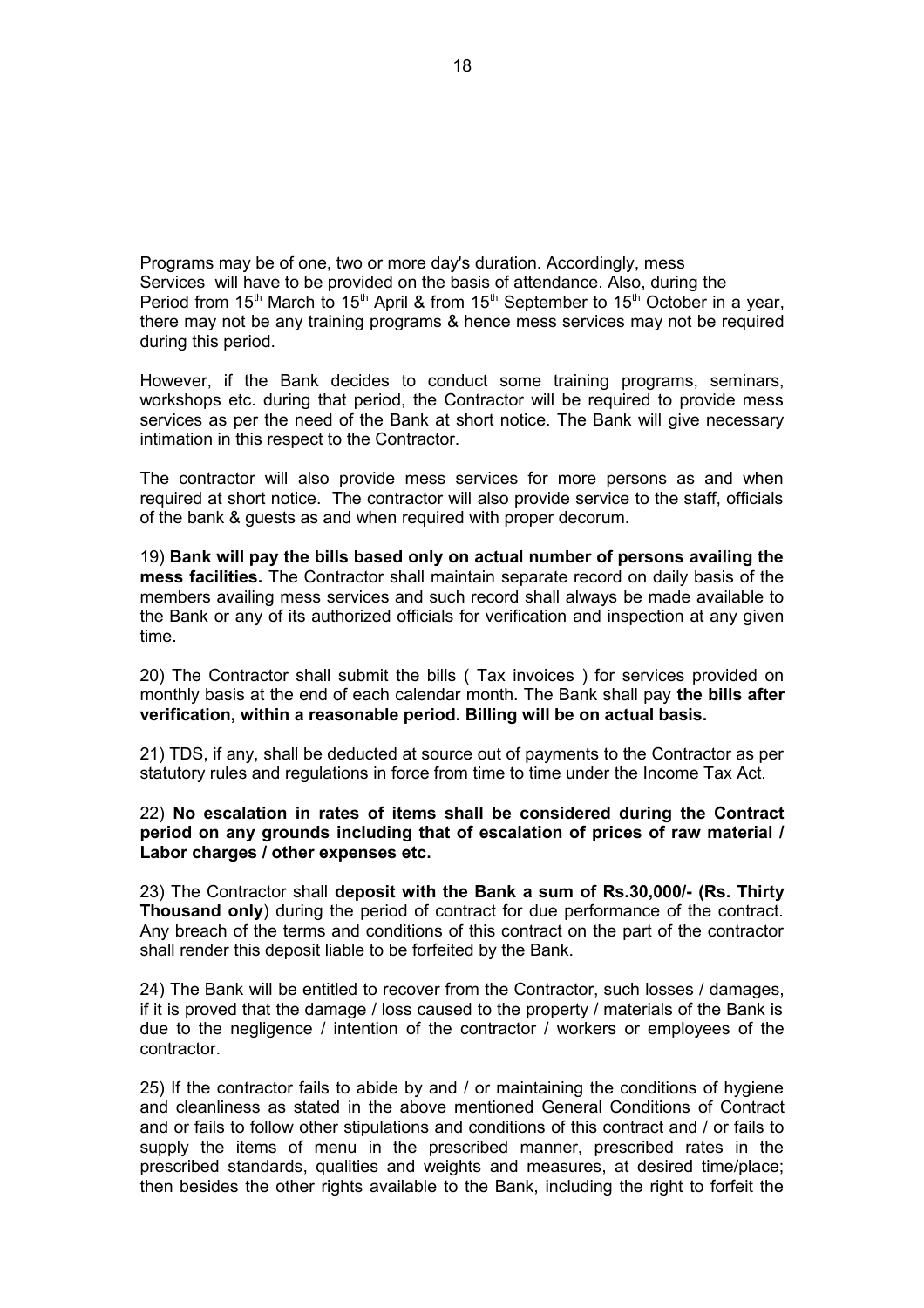26) The contractor is entitled only for "use of premises for facilitating catering services." and does not in any way, under any circumstances, acquire any other rights, lien or privileges on the said premises in any form whatsoever. The Contractor hereby agrees to use the said premises and furniture and equipments and all those facilities mentioned in para (3) herein above, cleaned, **maintained and kept in the best state of repair at his own costs and in general in a state of cleanliness, conducive to ideal hygienic conditions.**

27) The Bank agrees to provide water supply and electrical power supply free of cost to the Contractor during the period of contract.

28) Necessary gas connection including piping and initial installation of cylinders will be provided to the contractor. The Contractor shall also pass receipt of acknowledgement of such connection to the Bank. The Contractor shall pay all bills of consumed gas to the suppliers directly under advice and intimation to the Bank.

29) The contractor agrees to pay an amount of **Rs.5000/- p.m.** as a consideration of this contract, payable in advance on the first day of every calendar month. This consideration is for the right and privilege of maintaining and running staff mess. The consideration amount is to become payable on the first day of every month and is treated as an amount due from contractor on the said day as a part of this contract. If the contractor fails to pay the said consideration amount by due date, the Bank is entitled to terminate the said contract by giving a fortnights written notice.

30) All disputes and differences of any kind whatsoever arising out of and in connection with this contract whether before or after the determination abandonment or breach of the contract shall be referred to committee appointed by the Bank, who shall state the decision in writing. Such decision may be in the form of an award. Decision of the committee shall be final and binding on the parties on the contract & without appeal.

31) The security & upkeep of the gas, cylinders, connections during & after the use within the college premises is the sole responsibility of the contractor.

32) The service provider agency hereby agrees to return the Bank all materials supplied by the Bank to them on termination of contract, for any reason whatsoever in good condition. On termination of contract, the agency also shall discontinue use & hand over peaceful possession of Banks premises with furniture & fixtures & articles there in.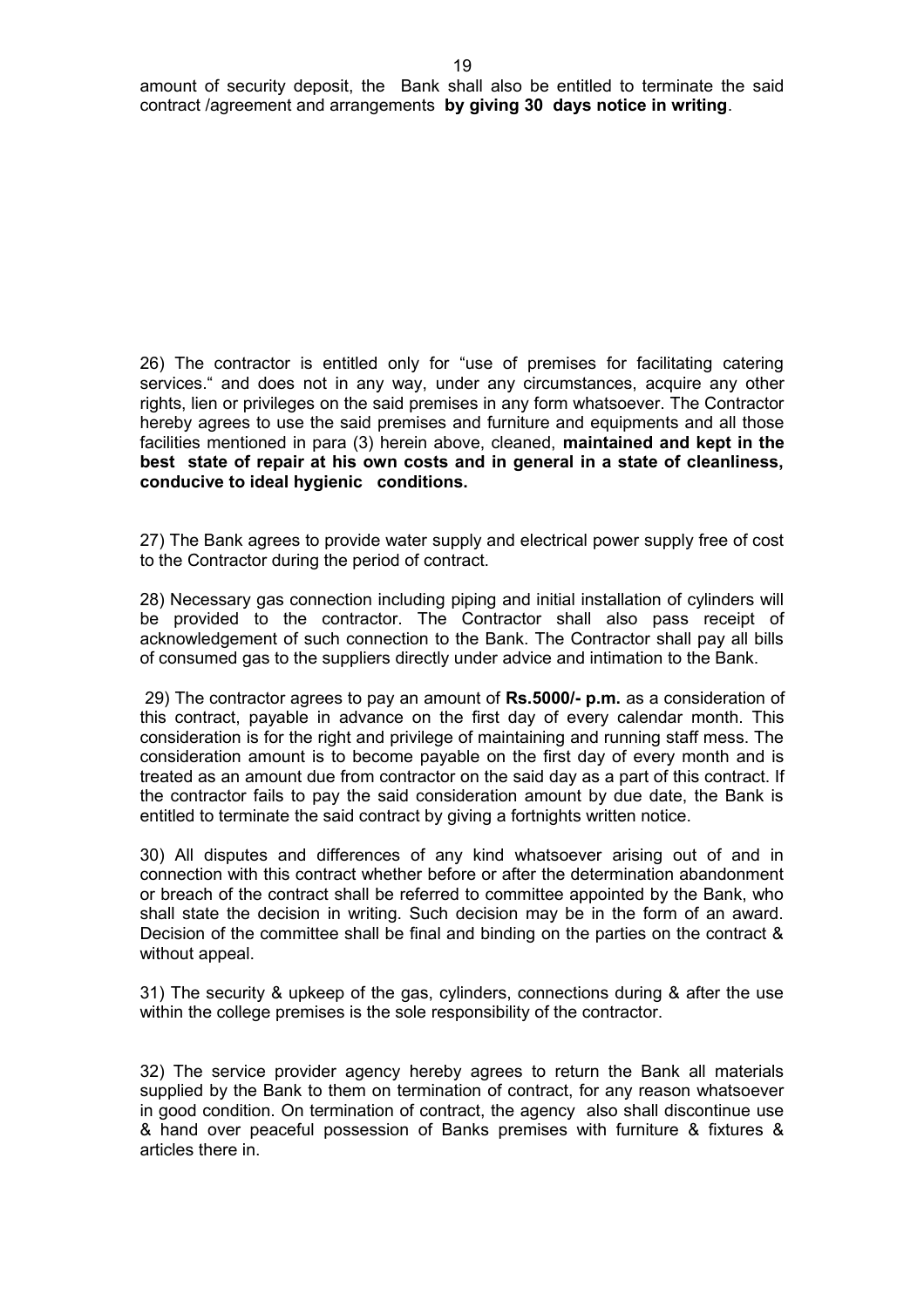**33) All personnel employed by the Agency or contractor shall be medically fit for handling food & certified for fitness before employment & every six months thereafter by a qualified medical institute / hospital. The medical fee will be borne by the contractor.** 

**34) In the event of the contract being terminated or non renewal upon its expiry or during the running of the contract the Service provider terminates the services of its employees for any reason whatsoever, it shall be the responsibility of the contactor to pay their monitory as well as legal dues.**

**Any liability on account of nonpayment of legal dues to its employees in the above circumstances would rest exclusively upon the contractor& the Bank shall not be liable for the consequences arising thereon.** 

#### **Other terms & conditions**

1) Contractor shall be paid charges for minimum 10 persons for the period of the training of the batch. This provision of minimum 10 persons will not be applicable on Saturdays, Sundays, and holiday when no training is conducted. In exigencies, training /workshop /seminar may may be conducted even on Sunday/Holiday for which mess services will have to be provided during this period.

2) College is expected to run for about 240 training days in a year. Period of holidays and off training days will be communicated in advance.

3) The contractor will ensure that adequate number of persons are deployed in the kitchen for preparation of the food and also to serve the participants in dining hall.

4) One supervisor/Manager should be appointed to ensure smooth functioning of the canteen and the quality of food as well as services offered to the participant officers.

## **5)The contractor shall have to sign formal contract with the bank Containing all the terms & conditions contained therein** above.

- 6 ) Canvassing in connection with tenders in any form is strictly prohibited.
- 7 ) The Bank is not liable to pay interest on earnest money. The earnest Money of the unsuccessful bidder will be refunded without any interest Soon after the decision to award the work as taken
- 8 ) While deciding upon the selection of the service provider, emphasis will Be given on the ability & competence of applicants to do quality work within the specified time schedule.
- 9) The service catering provider shall comply with any other instructions which may be issued from time to time by the Bank.

## 10) **The contractor will not assign the contract to the other contractor / sub contractor. He shall not**

 **Sublet any portion of the contract except with written permission of the Bank i. e. Staff training college.**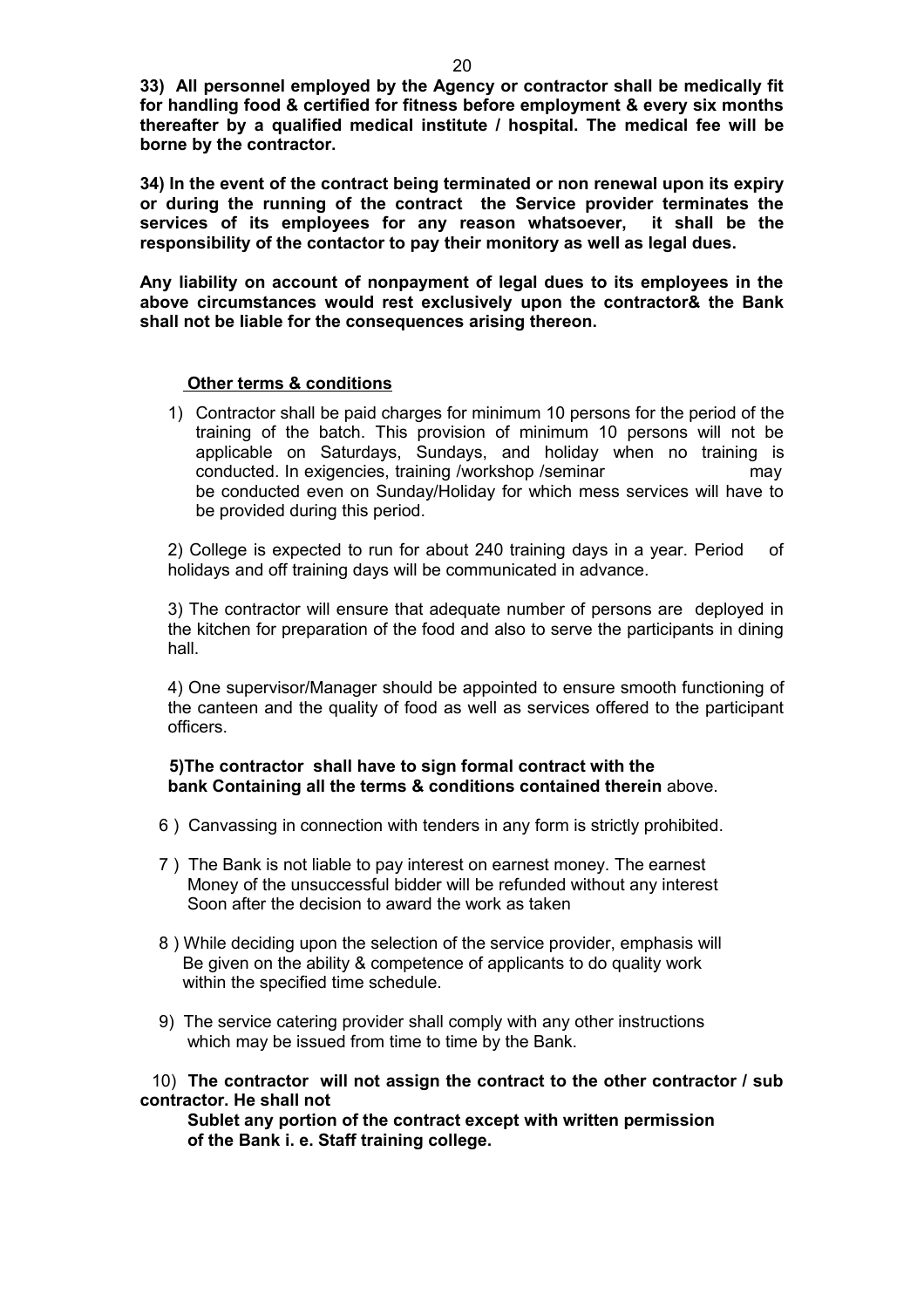#### **ANNEXURE"B"**

## **FINANCIAL**

## **TENDER FOR THE PROVIDING CATERING SERVICES AT BANK OF MAHARASHTRA, Staff Training College, Lane- 11 Prabhat Road, Pune- 411004.**

| S.<br><b>No</b> | <b>Nature</b>                         | <b>Particulars</b>                                                                                                                                                                                                                                                                                                                                                                                                                                                                                                                                                                                                                                          | <b>Service</b><br><b>Timings</b>                                     | <b>Amount</b><br>(Rs.) |
|-----------------|---------------------------------------|-------------------------------------------------------------------------------------------------------------------------------------------------------------------------------------------------------------------------------------------------------------------------------------------------------------------------------------------------------------------------------------------------------------------------------------------------------------------------------------------------------------------------------------------------------------------------------------------------------------------------------------------------------------|----------------------------------------------------------------------|------------------------|
| $\mathbf{1}$    | <b>Bed</b>                            | One full cup of Tea/Coffee/Milk 150 ml                                                                                                                                                                                                                                                                                                                                                                                                                                                                                                                                                                                                                      | 5.45am -7.00                                                         |                        |
|                 | Tea / Coffee                          | in each room with or without sugar                                                                                                                                                                                                                                                                                                                                                                                                                                                                                                                                                                                                                          | am                                                                   | Rs.                    |
| $\overline{2}$  | <b>Break-Fast</b>                     | Veg.<br>Like<br>Idli-sambar<br>chutney,<br>$\overline{1}$<br>Medu/potatowada-sambar / chutney,<br>Masala-dosa-,<br>Uttapam,<br>Uppma,<br>Misal-pav, Kanda-poha, Puri-bhaji,<br>Chole-bhature,<br>Alu-paratha<br>with<br>Chutney & curd, sabudana khichadi /<br>wada with curd, Upawas chivda with<br>potato / banana wafers, with one<br>banana / seasonal fruit, milk with corn<br>flakes and one cup of Tea / coffee.<br>OR<br>Non-Veg.<br>Egg Omlette (Two-Eggs) / Two Boiled<br>eggs, with 4 slice of bread, butter /<br>Sauce / jam plus one<br>banana/<br>seasonal fruit / one laddu / barfi, milk<br>with corn-flakes and one cup of Tea /<br>coffee | $8.15--9.30$<br>am<br><b>Strict</b><br>timings<br>to<br>be followed. | <b>Rs</b>              |
| 3               | <b>Morning Break</b><br>Tea, / coffee | One full cup Tea / coffee / Bourn<br>vita / energy drink; 150 ml sugar as per<br>requirement.                                                                                                                                                                                                                                                                                                                                                                                                                                                                                                                                                               | 1130 .--- 11.45<br>am                                                | Rs.                    |
| $\overline{4}$  | Lunch                                 | Full veg.-meal, starting with soup<br>daily change, & consisting<br>of<br>Chapaties & puri / bhakari, Basmati<br>rice / Jeera rice/ pulao / masala<br>rice/dal khichadi, one<br>South<br>Maharashtrian vegetable curry ,one<br>North Indian vegetable / paneer item,<br>dal, salad / raita, dry / wet Chutney /<br>pickle<br>for taste , papad, curd<br>$\sqrt{ }$<br>buttermilk ,Upawas-Chivda / finger<br>chips / sabudana-wada /Sabudana<br>khichadi and one limited good quality<br>sweet dishlike puran-poli with ghee,<br>modak / burfi / balushahi / basundi /<br>shrikhand / amrakhand / gulab-jam /<br>/ fruit salad, rabdi with<br>rasgulla       | $1.00---2.00$<br>pm                                                  | Rs.                    |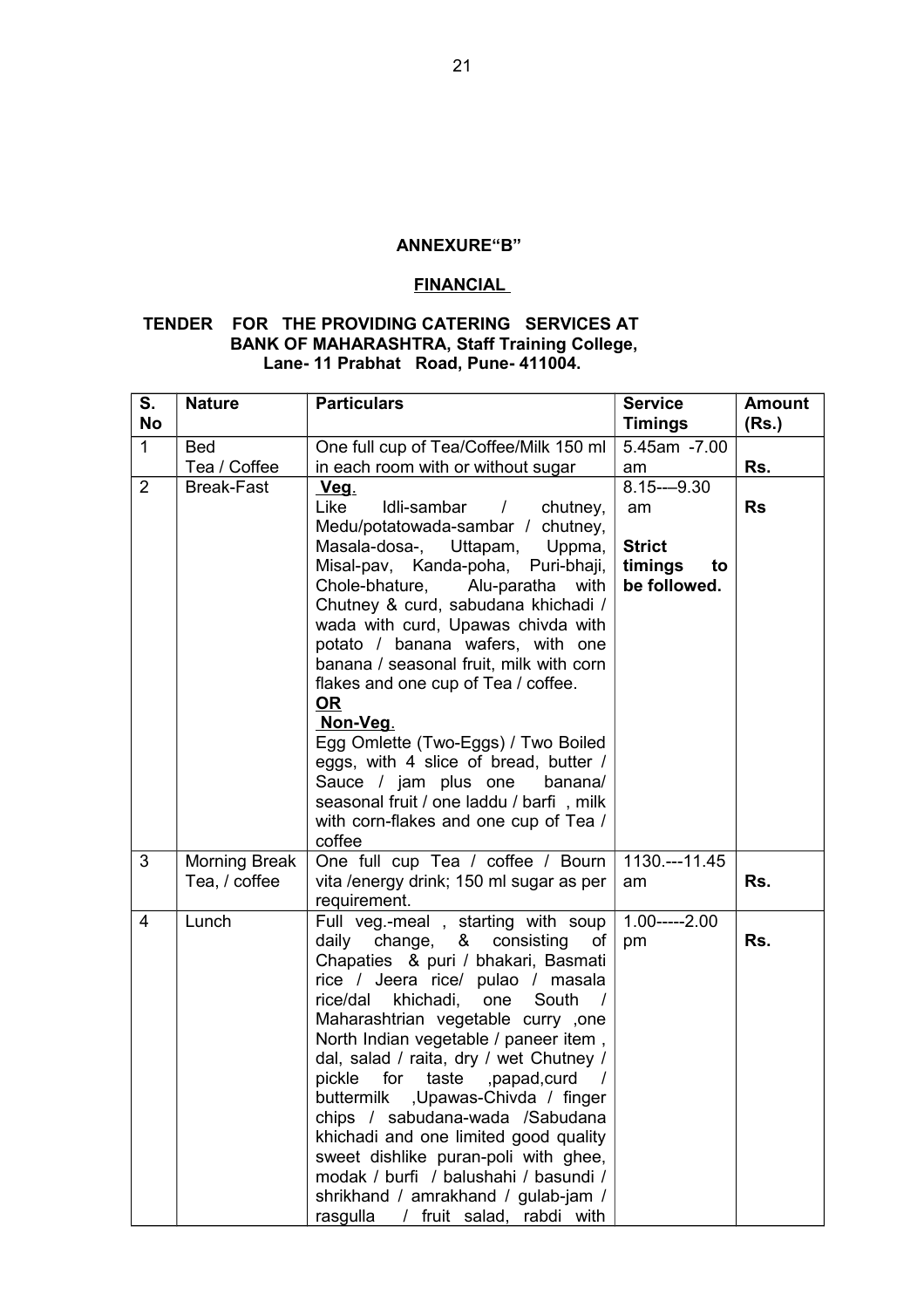|  | Jilebi, Ice cream, etc of 150 grams. |  |  |  |  |
|--|--------------------------------------|--|--|--|--|

| $\overline{5}$ | Afternoon<br>Tea& Coffee            | One full cup Tea / Coffee, 150 ml with<br>sugar as per requirement.                                                                                                                                                                                                                                                                                                            | $3.30---3.45$<br>pm | Rs.     |
|----------------|-------------------------------------|--------------------------------------------------------------------------------------------------------------------------------------------------------------------------------------------------------------------------------------------------------------------------------------------------------------------------------------------------------------------------------|---------------------|---------|
| 6              | Evening<br>Tea / Coffee<br>& Snacks | One full cup Tea / Coffee 150 ml with<br>light snacks like pakoda / samosa /<br>kachori / wada-pav /batata wada/<br>sabudana wada/ 4 slices with jam /<br>buttermaska/VegSandwich/Cheese<br>Sandwich/ pattice / kanda-potato-gol<br>bhajji / bonda,/ chakali / non-oily<br>chivda / 4 cream or marie / milk<br>/namkin biscuits, Upwas Chivda<br>--Potato / banana wafers etc. | $5.30---5.45$<br>pm | $Rs. -$ |
| $\overline{7}$ | <b>Dinner</b>                       | Full Veg. meal (without soup) as item<br>no 4 lunch with Limited Non-Veg<br>dish as at Item No 8 to be served<br>twice a week normally (Wednesday &<br>Friday)                                                                                                                                                                                                                 | $8.30---9.45$<br>pm | Rs-     |
| 8              | Non-Veg Dish                        | Chicken dish( pieces weight 200<br>grams)<br>Egg- masala -curry (Two-Eggs)<br>Mutton dish or Seafood preparation<br>NON VEG dishes are to be supplied<br>on Wednesday & Friday either<br>during lunch or dinner as advised<br>by the Bank & items served on<br>Wednesday should<br><b>NOT</b><br>be<br>repeated on Friday.                                                     |                     | --      |
|                |                                     | <b>TOTAL</b>                                                                                                                                                                                                                                                                                                                                                                   |                     | Rs.     |

Note: Since wide choice is given in the Menu- season wise / taste wise / region wise, No single item or items of above Menu be repeated for the same week except dal. Dal should be prepared in any three different ways alternatively like Maharashtrian / South Indian / Dal- tadka or LIke North –Indian style.

Other items to be served daily;-

- 1 Daily Basmati Rice only.
- 2 Daily Green Salad cucumber ( Kakdi,) Gajar, Onion ,tomato, Pickles